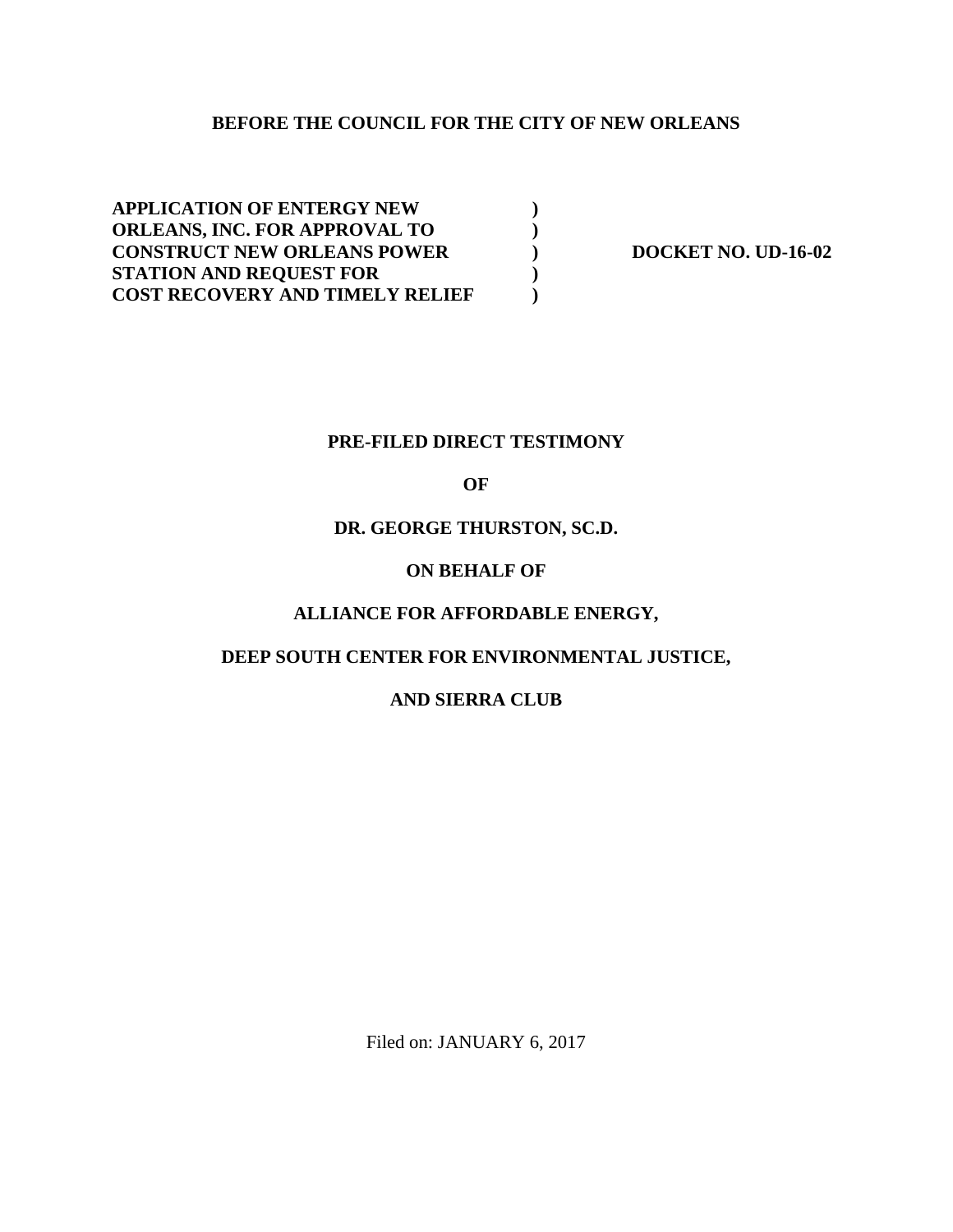# **TABLE OF CONTENTS**

| П.   | The State of the Science Regarding Particulate Matter ( $PM2.5$ ) Air Pollution and Its  |  |
|------|------------------------------------------------------------------------------------------|--|
|      |                                                                                          |  |
| III. | Sources, Nature, Chemical Composition, And Human Health Effects Of PM <sub>2.5</sub> Air |  |
|      |                                                                                          |  |
| IV.  |                                                                                          |  |

# **TABLE OF FIGURES**

| Figure 1. The Harvard Six-Cities Study showed that the lifetime risk of death increased across 6                           |  |
|----------------------------------------------------------------------------------------------------------------------------|--|
| U.S. cities as the average fine PM levels increased. (Source: Dockery et al., 1993.)  8                                    |  |
| Figure 2. Cardiopulmonary and Lung Cancer Mortality Risks Increase Monotonically with                                      |  |
| Exposure to Long-Term Fine PM. (Adapted from: Pope, Burnett, Thun, Calle, Krewski, Ito,                                    |  |
|                                                                                                                            |  |
| Figure 3. The Pyramid of Adverse Health Effects of Air Pollution on Health. (From: Guidelines                              |  |
| as to what constitutes an adverse respiratory health effect, with special reference to                                     |  |
| epidemiologic studies of air pollution. Am. Rev. Respir. Dis. 1985 Apr; 131(4):666-8.)  11                                 |  |
| <b>Figure 4.</b> Concentration-response curve (solid lines) and 95% confidence intervals (dashed lines)                    |  |
| for source-specific PM2.5 mass in the US ACS Cohort. (Thurston et al., 2016).  12                                          |  |
| Figure 5. Average number of respiratory admissions among Ontario hospitals adjusted for other                              |  |
| factors, by decile of the daily average sulfate fine particle concentration ( $\mu$ g/m <sup>3</sup> ). (Burnett <i>et</i> |  |
|                                                                                                                            |  |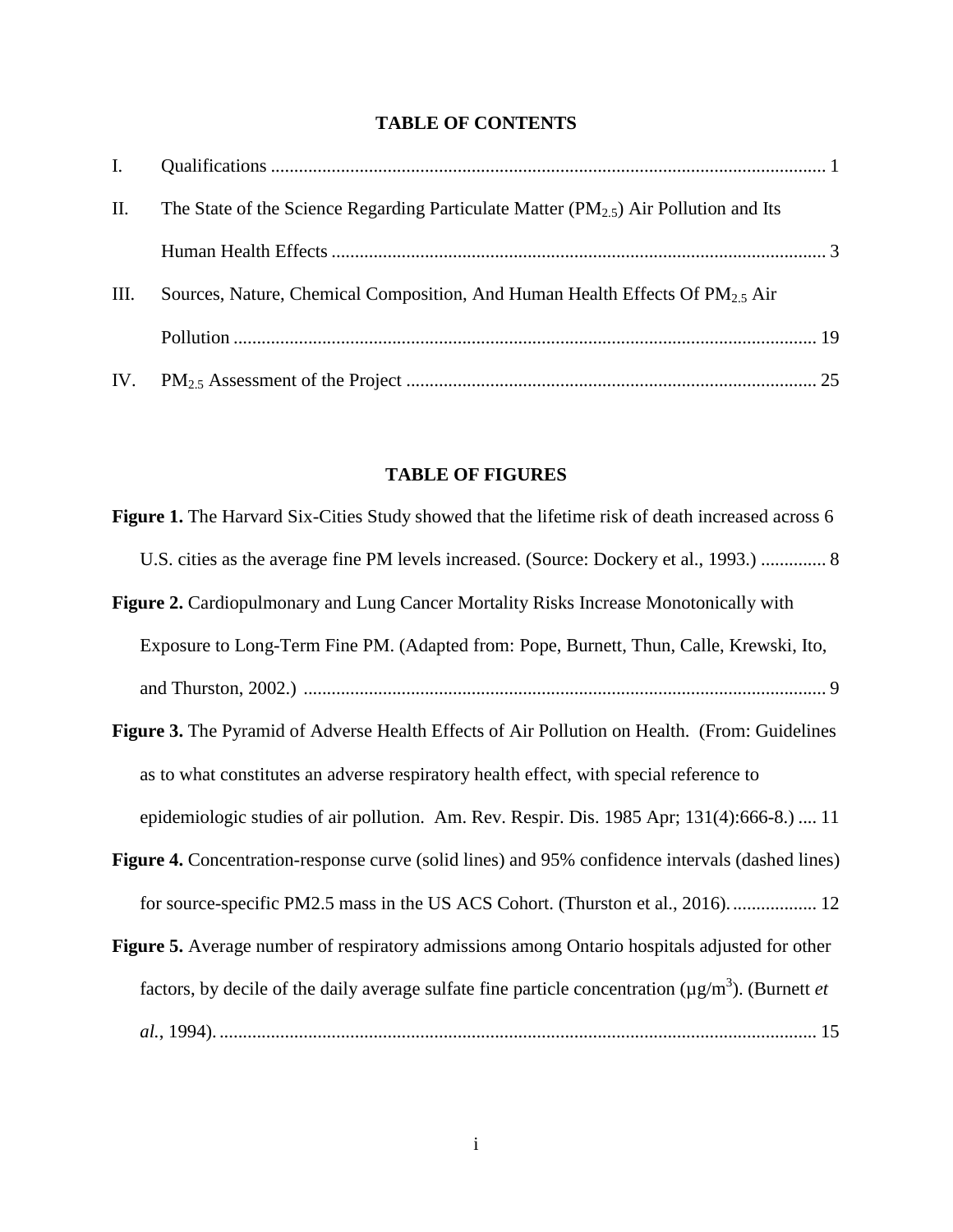**Figure 6.** [Mortality Risk from Cardiovascular Disease Increases with Rising PM2.5 Exposure,](#page-18-0)  [Even Well Below the Present US Ambient Air Quality Standard annual limit for PM2.5 \(12](#page-18-0)  µg/m3). Thurston *et al*., 2016b. [..............................................................................................](#page-18-0) 16

- **Figure 7**[. U.S. EPA Regulatory Impact Assessment of the Number of Premature PM2.5-Related](#page-20-0)  [Deaths Avoided for 12/35 vs. 13/35 Ambient PM2.5 Air Quality Standards. \(LML = Lowest](#page-20-0)  [Measured Level of PM2.5 in the study population\) \(U.S. EPA 2012, Fig. 5-7\).](#page-20-0) ................... 18
- **Figure 8.** [Age-, sex-, and race-adjusted population-based mortality rates for U.S. metropolitan](#page-24-0)  [areas in 1980 plotted versus mean sulfate fine particle air pollution levels. \(Adapted from:](#page-24-0)  Pope et al., 1995). [...................................................................................................................](#page-24-0) 22
- **Figure 9.** Potential human health benefits from reductions in ozone and particulate matter air pollution associated with implementing GHG mitigation measures (2001 – 2020). (CVD= [cardiovascular disease\) \(Cifuentes et al., 2001\)......................................................................](#page-28-0) 26
- **Figure 10.** [Comparison of Particle Mass Size Distribution for Natural Gas vs. Oil Combustion](#page-30-0)  [Emissions. Source: Environmental Protection Agency, "Compilation of Air Pollutant](#page-30-0)  [Emission Factors, Volume 1: Stationary Point and Area Sources. Fifth Edition," AP-42.](#page-30-0)  Table 1.3-4 (9/98), Table 3.1-1 (10/96). [.................................................................................](#page-30-0) 28

#### **EXHIBITS**

| Exhibit GT-1 | <i>Curriculum Vitae</i> of Dr. George Thurston                                                                                                                                           |
|--------------|------------------------------------------------------------------------------------------------------------------------------------------------------------------------------------------|
| Exhibit GT-2 | Excerpts from the Application for Modification of the Part 70 Operating<br>Permit Acid Ran [sic] Permit Michoud Electric Generating Plant (March<br>2016)                                |
| Exhibit GT-3 | Excerpts from Additional Information 4 package for the Part 70 Operating<br>Permit Minor Modification and Acid Rain Permit Modification<br>Application for the proposed NOPS (July 2016) |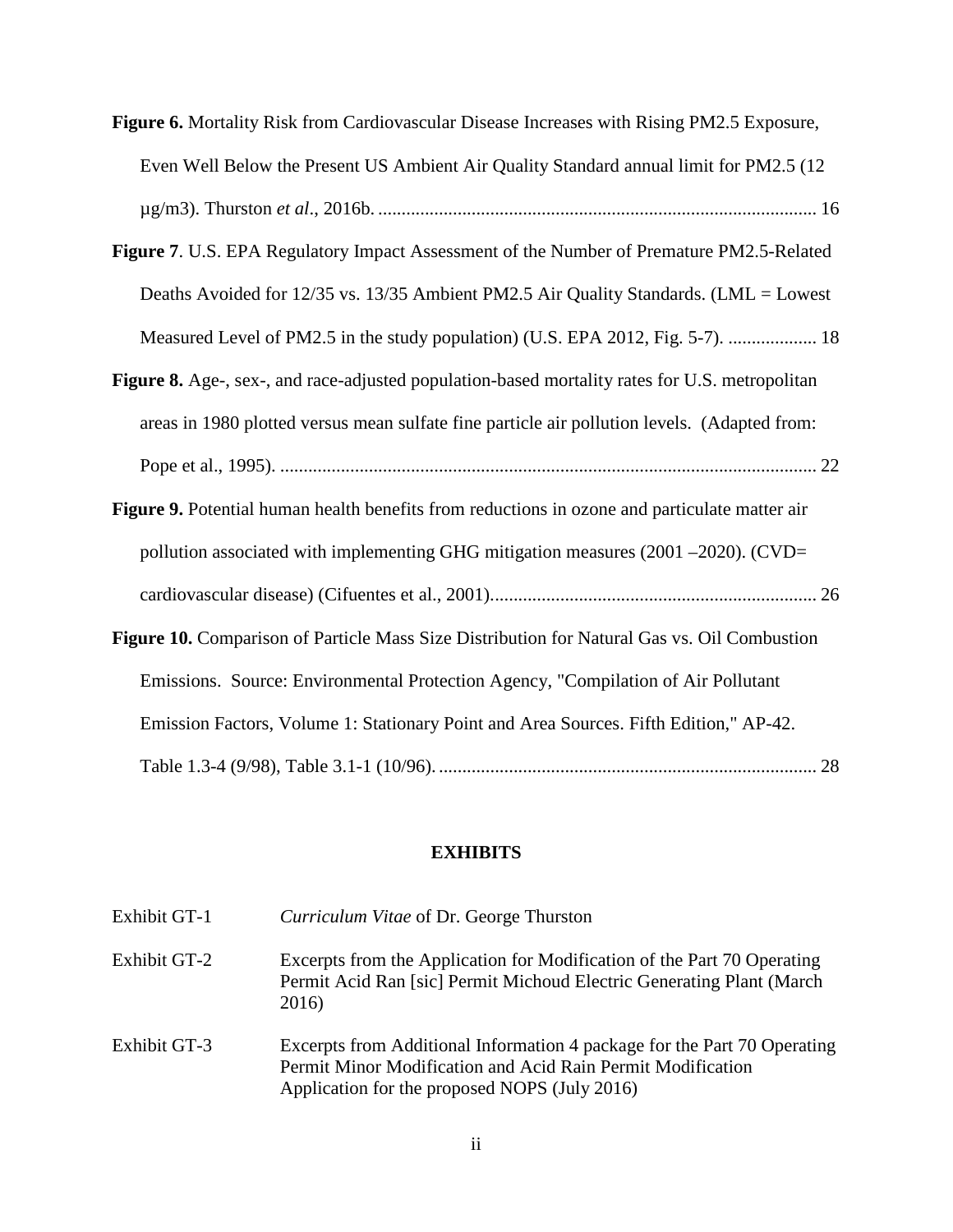### <span id="page-3-0"></span>**I. QUALIFICATIONS**

#### **Q1. Please state your name, affiliation, and title.**

 A. I am George D. Thurston, Sc.D. I am a Professor at the New York University School of Medicine in the Department of Environmental Medicine, where I am the Director of the Program in Human Exposures and Health Effects of Air Pollution. See Exhibit GT-1. My business address is: Three Catherine Ct., Chester, NY 10918. I offer this direct testimony on behalf of the Alliance for Affordable Energy, the Deep South Center for Environmental Justice, and Sierra Club.

# **Q2. What is the purpose of your testimony?**

 A. I am providing expert testimony that addresses the public health impacts of the emission 11 of fine particulate matter (" $PM_{2.5}$ ") generally and, specifically, the expected public health 12 impacts of  $PM_{2.5}$  emissions from the proposed New Orleans Power Station ("NOPS"). My testimony will address the potential health effects of the plant, if approved. I conclude that the PM<sub>2.5</sub> emissions from this facility can be expected to increase adverse health risks in the surrounding community.

### **Q3. Briefly describe your qualifications to provide testimony in this matter.**

 A. I received my undergraduate degree in Engineering from Brown University (with a Concentration in Environmental Engineering) in 1974, and my doctorate in Environmental Health Sciences from the Harvard University School of Public Health in 1983. I was Chairman of the Health and Environment Panel of the Canadian Joint Industry/Government Study of Sulfur in Gasoline and Diesel Fuels in 1997. I also served on the National Academy of Science's Committee on the Health Effects of Incineration from January 1995 through November 1999,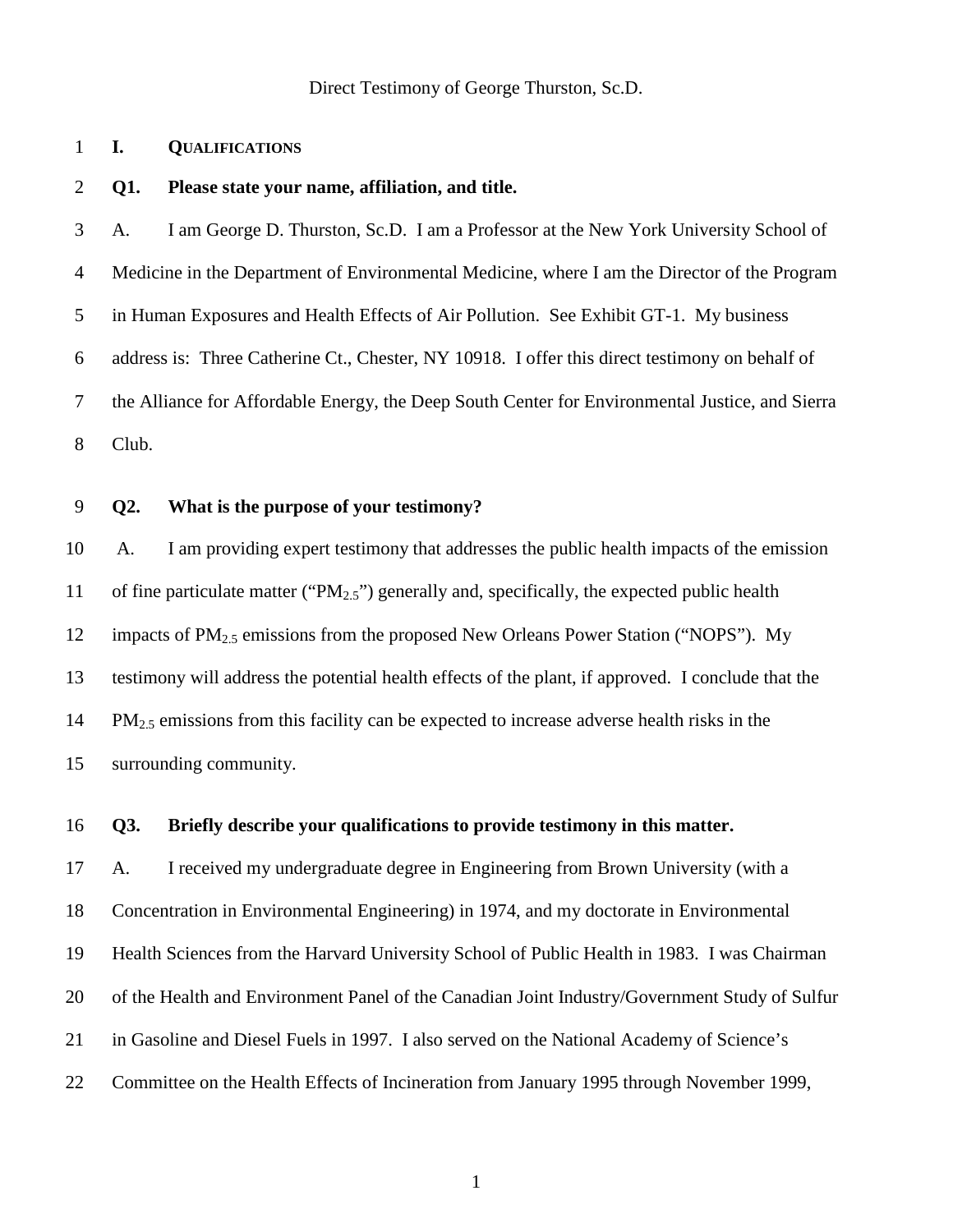| $\mathbf{1}$   | and am presently serving as the Chair of the Environmental Health Policy Committee of the           |
|----------------|-----------------------------------------------------------------------------------------------------|
| $\overline{2}$ | American Thoracic Society. I have published extensively regarding the health effects of inhaled     |
| 3              | air pollutants on humans, particularly as it relates to asthma attacks, hospital admissions, and    |
| $\overline{4}$ | mortality. I have been called upon by both the U.S. House of Representatives and the U.S.           |
| 5              | Senate on multiple occasions over the years to provide testimony before them regarding the          |
| 6              | human health effects of air pollution. I have also been a contributing author to both the 1996 and  |
| $\overline{7}$ | 2001 Environmental Protection Agency ("EPA") Particulate Matter ("PM") Criteria Documents,          |
| $8\,$          | which the EPA uses as a scientific basis for its decisions regarding the setting of the nation's PM |
| 9              | ambient air quality standards. More recently, I served on the U.S. EPA's Clean Air Science          |
| 10             | Advisory Committee ("CASAC") on the human health effects of Nitrogen Oxides and Sulfur              |
| 11             | Oxides. I was a Principal Investigator of a study that has shown that long-term exposure to         |
| 12             | combustion-related fine particulate air pollution is an important environmental risk factor for     |
| 13             | cardiopulmonary and lung cancer mortality in the U.S. See Pope, CA, $3^{rd}$ ; Burnett, RT; Thun,   |
| 14             | MJ; Calle, EE; Krewski, D; Ito, K; and; Thurston, GA. (2002). Lung Cancer, Cardiopulmonary          |
| 15             | Mortality, and Long-term Exposure to Fine Particulate Air Pollution. Journal of the American        |
| 16             | Medical Association 2002; 287: 1132-1141. The publications reviewed or relied upon for this         |
| 17             | testimony are listed at the end of this report as "Literature Cited."                               |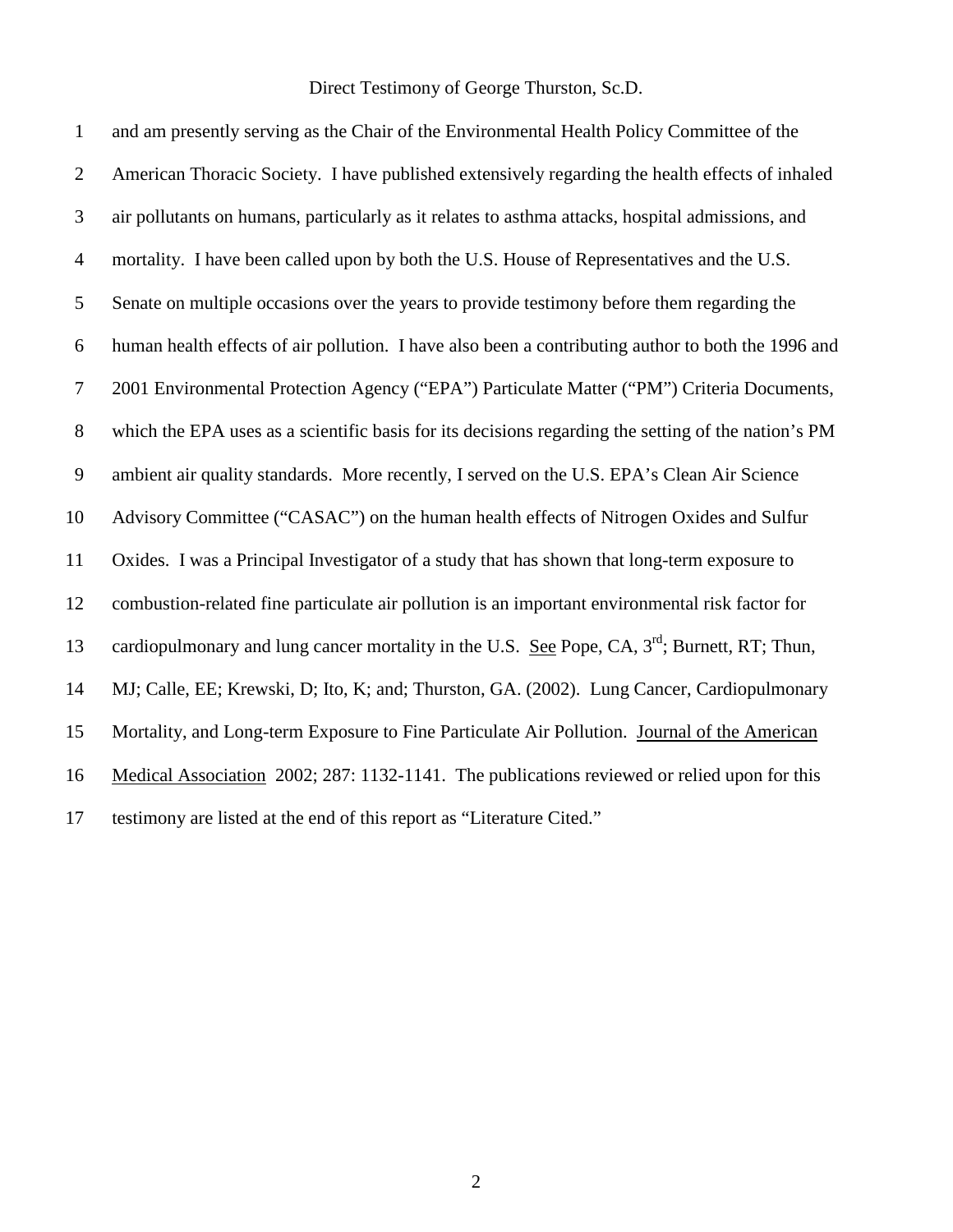<span id="page-5-0"></span>

| $\mathbf{1}$   | Q4. | Have you ever testified as an expert witness on air pollution issues generally, and                         |
|----------------|-----|-------------------------------------------------------------------------------------------------------------|
| $\overline{2}$ |     | $PM_{2.5}$ health impacts specifically, in a legal proceeding?                                              |
| 3              | A.  | Yes, I have provided testimony about the human health impacts of $PM2.5$ from electricity                   |
| $\overline{4}$ |     | power plant combustion sources on numerous occasions, and on the health effects of natural gas              |
| 5              |     | plants specifically, including in the Issues Conference in Case 00-F-1256, in the Matter of the             |
| 6              |     | Application of Calpine Construction Finance Company, L.L.P. (2001) and on the application by                |
| 7              |     | TransGas Energy Systems LLC for a Certificate of Environmental Compatibility and Public                     |
| $8\,$          |     | Need to Construct and Operate a 1,100 Megawatt Combined Cycle Generating Facility (2003).                   |
| 9              | Q5. | Does your resume, attached as Exhibit GT-1, fairly represent your education and                             |
| 10             |     | experience?                                                                                                 |
|                |     |                                                                                                             |
| 11             | A.  | Yes.                                                                                                        |
| 12<br>13       | II. | THE STATE OF THE SCIENCE REGARDING PARTICULATE MATTER (PM2.5) AIR<br>POLLUTION AND ITS HUMAN HEALTH EFFECTS |
| 14             | Q6. | What are the human health effects of exposure to ambient $PM_{2,5}$ air pollution at                        |
| 15             |     | levels experienced in the US today?                                                                         |
| 16             | A.  | The adverse health consequences of breathing air pollution from sources such as utility                     |
| 17             |     | power plants are well documented in the published medical and scientific literature. During the             |
| 18             |     | past decades, medical research examining air pollution and public health has shown that air                 |
| 19             |     | pollution is associated with a host of serious adverse human health effects. This documentation             |
| 20             |     | includes impacts revealed by observational epidemiology, and confirmed by controlled chamber                |
| 21             |     | exposures, showing consistent associations between air pollution and adverse impacts across a               |
| 22             |     | wide range of human health outcomes.                                                                        |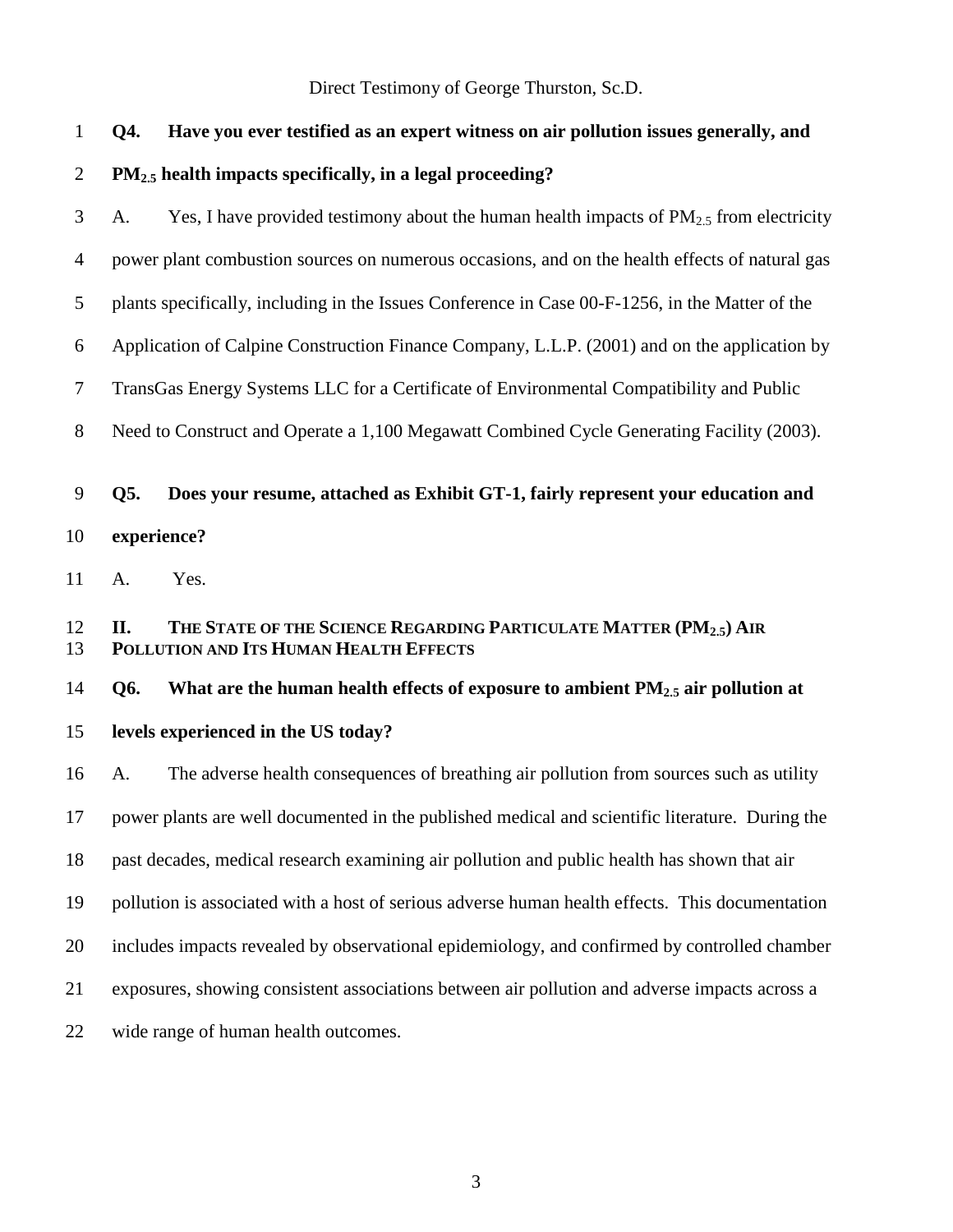| $\mathbf{1}$   | Observational epidemiology studies provide the most compelling and consistent evidence                |
|----------------|-------------------------------------------------------------------------------------------------------|
| $\overline{2}$ | of the adverse effects of air pollution. "Epidemiology" is literally "the study of epidemics," but    |
| $\mathfrak{Z}$ | includes all statistical investigations of human health and potentially causal factors of good or ill |
| $\overline{4}$ | health. In the case of air pollution, such studies follow people as they undergo varying real-life    |
| 5              | exposures to pollution over time, or from one place to another, and then statistically inter-         |
| 6              | compare the health impacts that occur in these populations when higher (versus lower) exposures       |
| $\overline{7}$ | to pollution are experienced. In such studies, risks are often reported in terms of a Relative Risk   |
| $8\,$          | ("RR") of illness, wherein an RR = $1.0$ is an indication of no change in risk after exposure, while  |
| $\mathbf{9}$   | an RR>1.0 indicates an increase in health problems after pollution exposure, and that air             |
| 10             | pollution is damaging to health.                                                                      |
| 11             | These epidemiological investigations are of two types: 1) population-based studies, in                |
| 12             | which an entire city's population might be considered in the analysis; and 2) cohort studies, in      |
| 13             | which selected individuals, such as a group of asthmatics, are considered. Both of these types of     |
| 14             | epidemiologic studies have shown confirmatory associations between air pollution exposures and        |
| 15             | increasing numbers of adverse impacts, including:                                                     |
| 16             | decreased lung function (a measure of our ability to breathe freely);                                 |
| 17             | more frequent asthma symptoms;                                                                        |
| 18             | increased numbers of asthma and heart attacks;                                                        |
| 19             | more frequent emergency department visits;                                                            |
| 20             | additional hospital admissions; and                                                                   |
| 21             | increased numbers of deaths.                                                                          |
| 22             | The fact that the effects of air pollution have been shown so consistently for so many health         |
| 23             | endpoints and in so many locales indicates these associations to be causal.                           |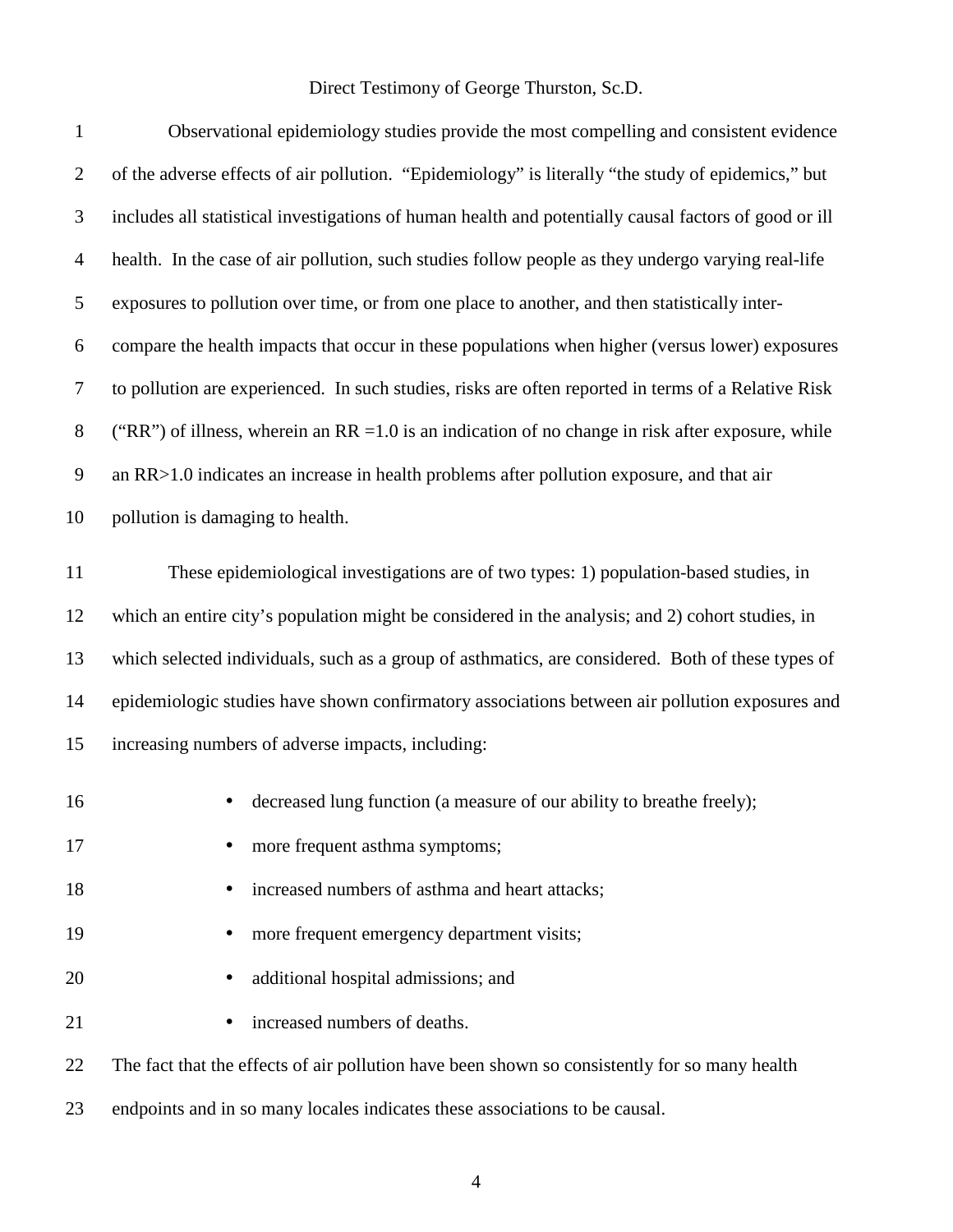| $\mathbf{1}$   | In addition to lung damage, recent epidemiological and toxicological studies of $PM_{2.5}$ air                               |
|----------------|------------------------------------------------------------------------------------------------------------------------------|
| $\overline{2}$ | pollution have shown adverse effects on the heart, including an increased risk of heart attacks.                             |
| 3              | For example, when PM stresses the lung $(e.g., by inducing edema)$ , it places extra burden on the                           |
| $\overline{4}$ | heart, which can induce fatal complications for persons with cardiac problems. Indeed, for                                   |
| 5              | example, Peters et al. (2001) found that elevated concentrations of fine particles in the air can                            |
| 6              | elevate the risk of myocardial infarctions ("MIs") within a few hours, and extending up to one                               |
| $\tau$         | day after PM exposure. The Harvard University team found that a 48% increase in the risk of                                  |
| $8\phantom{.}$ | MI was associated with an increase of 25 $\mu$ g/m <sup>3</sup> PM <sub>2.5</sub> during a two-hour period before the onset  |
| 9              | of MI, and a 69% increase in risk to be related to an increase of 20 $\mu$ g/m <sup>3</sup> PM <sub>2.5</sub> in the twenty- |
| 10             | four-hour average one day before the MI onset (Peters et al., 2001). Numerous other U.S.                                     |
| 11             | studies have also shown qualitatively consistent acute cardiac effects, such as the Zanobetti and                            |
| 12             | Schwartz (2006) study of hospital admissions through an emergency department for MI (ICD-9                                   |
| 13             | code, and Zanobetti et al. (2009) that examined the relationship between daily PM2.5                                         |
| 14             | concentrations and emergency hospital admissions for cardiovascular causes, MI, and congestive                               |
| 15             | heart failure in twenty-six U.S. communities during 2000-2003.                                                               |
| 16             | Cardiac effects at the biological level have also been documented in both animal and                                         |
| 17             | human studies. Animal experiments at Harvard University by Godleski et al. (1996, 2000)                                      |
| 18             | indicate that exposures to elevated concentrations of ambient PM can result in cardiac-related                               |
| 19             | problems in dogs that had been pre-treated (in order to try to simulate sensitive individuals) to                            |
| 20             | induce coronary occlusion (i.e., narrowed arteries in the heart) before exposing them to air                                 |
| 21             | pollution. The most biologically and clinically significant finding was that, in these dogs, the                             |
| 22             | PM affected one of the major electrocardiogram ("ECG") markers of heart attacks (myocardial                                  |
| 23             | ischemia) in humans, known as elevation of the ST segment.                                                                   |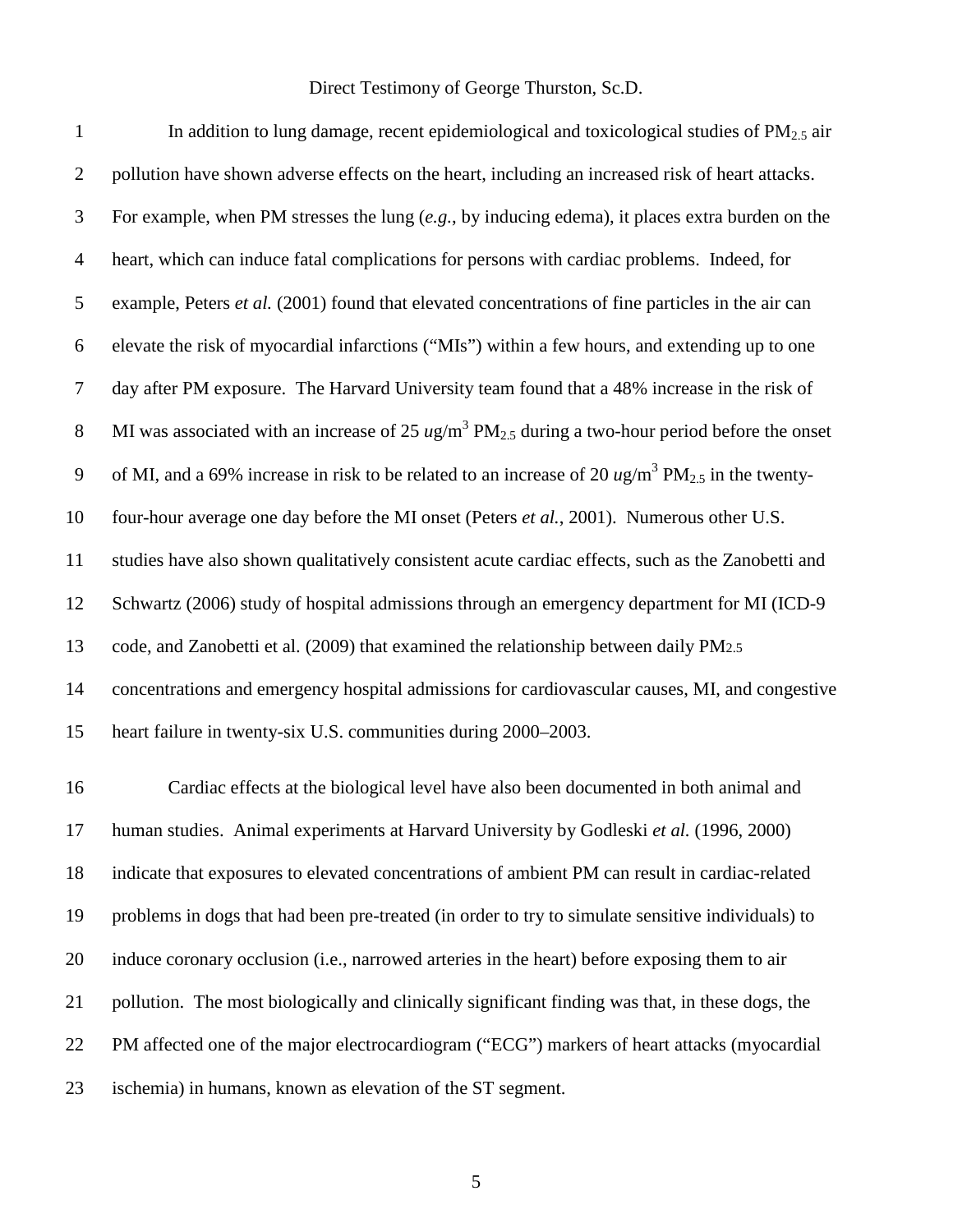| $\mathbf{1}$   | Cardiac effects at the biological level have been found in human studies, as well. For               |
|----------------|------------------------------------------------------------------------------------------------------|
| $\overline{2}$ | example, Pope et al. (1999) and Gold et al. (2000) found that PM exposure is associated with         |
| 3              | changes in human heart rate variability ("HRV"). Such changes in heart rate variability may          |
| 4              | reflect changes in cardiac autonomic function and the risk of sudden cardiac death. In the Pope      |
| 5              | et al. study, repeated ambulatory ECG monitoring was conducted on seven subjects for a total of      |
| 6              | twenty-nine person-days before, during, and after episodes of elevated pollution. After              |
| $\overline{7}$ | controlling for differences across patients, elevated particulate levels were found to be associated |
| 8              | with $(1)$ increased mean heart rate; $(2)$ decreased SDNN, a measure of overall HRV; $(3)$          |
| 9              | decreased SDANN, a measure that corresponds to ultra-low frequency variability; and (4)              |
| 10             | increased r-MSSD, a measure that corresponds to high-frequency variability. This confirms, at        |
| 11             | the individual level, that biological changes do occur in heart function as a result of PM           |
| 12             | exposure, supporting the biological plausibility of the epidemiological associations between PM      |
| 13             | exposure and cardiac illnesses.                                                                      |

 Epidemiologic research conducted on U.S. residents has indicated that acute short-term exposures to PM air pollution are associated with increased risk of mortality. For example, a nationwide time-series statistical analysis of daily death counts by the Health Effects Institute 17 (HEI, 2003) examined mortality and  $PM_{10}$  air pollution (a subset of particulate matter air 18 pollution that is less than 10  $\mu$ m in diameter, including PM<sub>2.5</sub>) in ninety cities across the United 19 States, finding that, for each increase of 10  $\mu$ g/m<sup>3</sup> in daily PM<sub>10</sub> air pollution concentration, there is an associated increase of approximately 0.3% in the *daily* risk of death by the public. Indeed, and I concur, the most recent U.S. EPA Particulate Matter Integrated Science Assessment ("ISA") (USEPA, 2009) unequivocally states that "[t]ogether, the collective evidence from epidemiologic, controlled human exposure, and toxicological studies is sufficient to conclude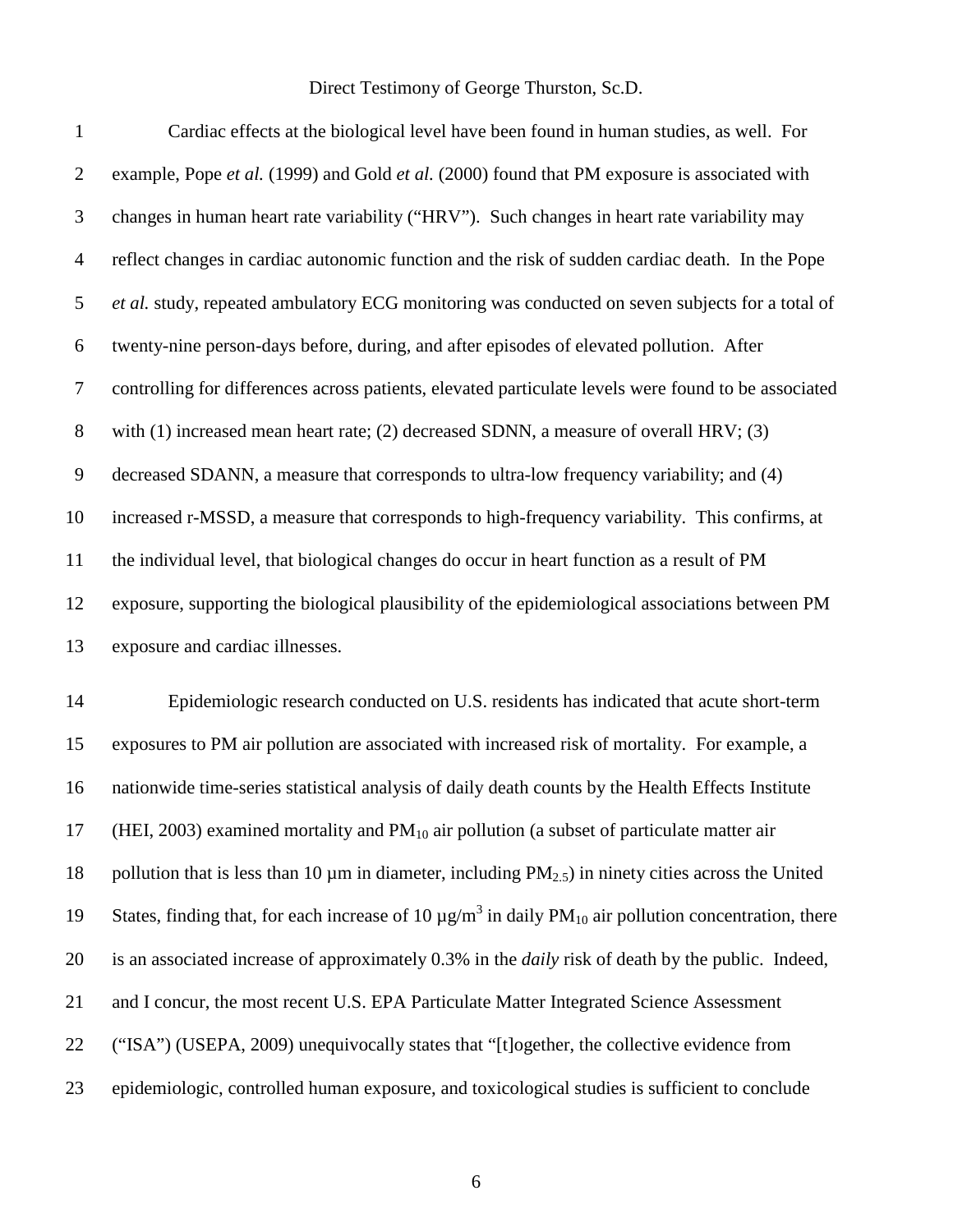that *a causal relationship exists between short term exposures to PM2.5 and cardiovascular*  2 effects . . . and mortality."<sup>[1](#page-9-0)</sup>

# **Q7. What about long-term exposures to PM2.5? Are there cumulative effects of exposures, day after day, year after year, by people routinely exposed to such pollution, such as those who will reside near the proposed facility?**

6 A. With respect to  $PM_{2.5}$  from power plants, my recent studies have found that long-term exposure to combustion-related fine particulate air pollution is an important environmental risk factor for cardiopulmonary and lung cancer mortality. In addition to the acute health effects associated with daily PM pollution, long-term exposure to fine PM is also associated with increased lifetime risk of death and has been estimated to take years from the life expectancy of people living in the most polluted cities, relative to those living in cleaner cities. For example, in 12 the Six-Cities Study (that was a key basis for the setting of the original  $PM_{2.5}$  annual standard in 1997), Dockery *et al.* (1993) analyzed survival probabilities among 8,111 adults living in six cities in the central and eastern portions of the United States during the 1970s and 80s. The cities were: Portage, WI (P); Topeka, KS (T); a section of St. Louis, MO (L); Steubenville, OH (S); Watertown, MA (M); and Kingston-Harriman, TN (K). Air quality was averaged over the period of study in order to study long-term (chronic) effects. As shown in Figure 1, it was found that the long-term risk of death, relative to the cleanest city, increased with fine particle exposure, even after correcting for potentially confounding factors such as age, sex, race, smoking, etc.

<span id="page-9-0"></span><sup>&</sup>lt;sup>1</sup> U.S. Environmental Protection Agency (2009). (emphasis added).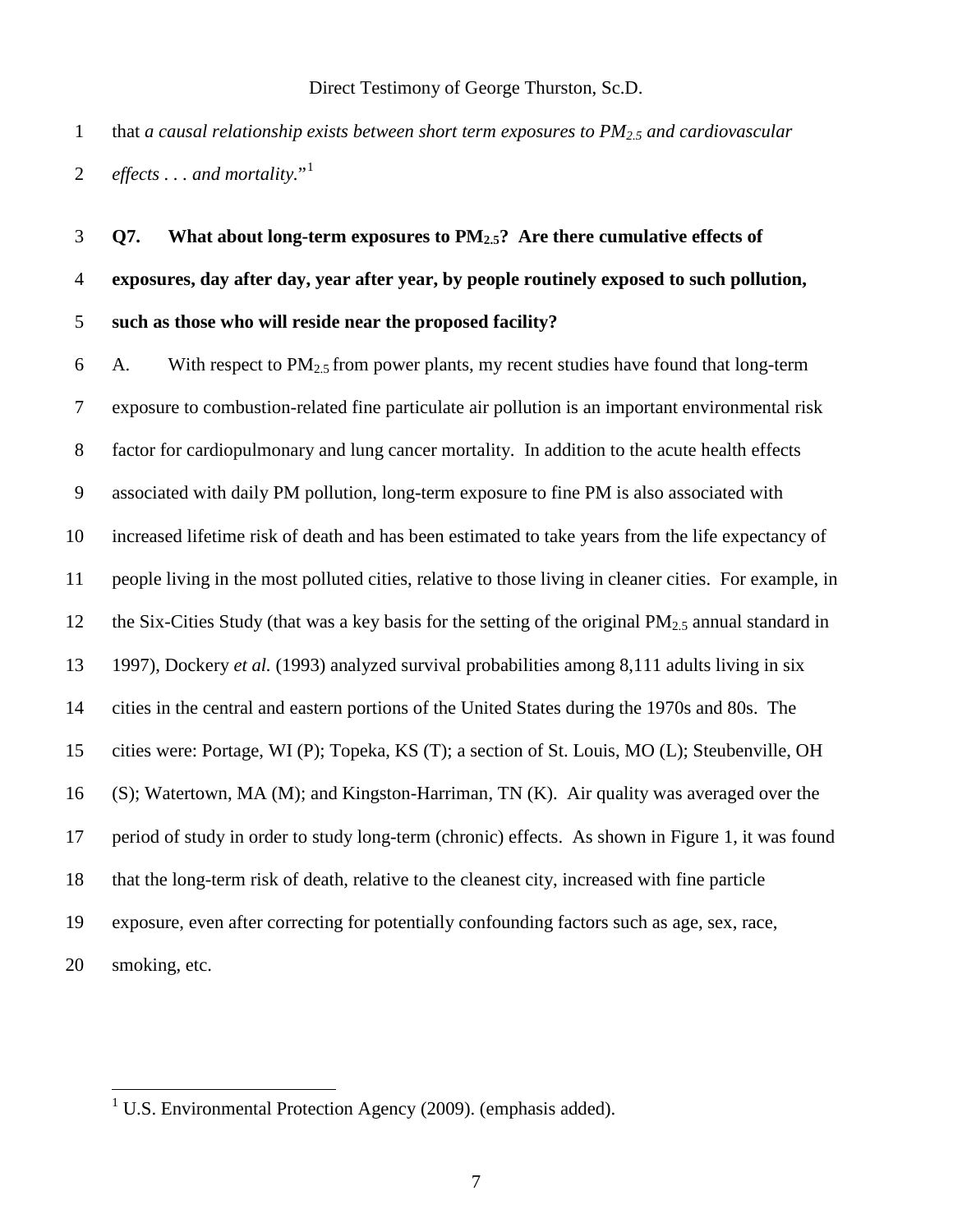

<span id="page-10-0"></span> Figure 1. The Harvard Six-Cities Study showed that the lifetime risk of death increased across 6 U.S. cities as the average fine PM levels increased. (Source: Dockery et al., 1993.)

 In addition, a study that I and co-authors published in the Journal of the American Medical Association ("JAMA"), shows that long-term exposure to combustion-related fine particulate air pollution is an important environmental risk factor for cardiopulmonary and lung cancer mortality. Indeed, as shown in Figure 2, this study indicates that the increase in risk of 8 lung cancer from long-term exposure to  $PM_{2.5}$  in a polluted city was of roughly the same size as the increase in lung cancer risk of a non-smoker who breathes passive smoke while living with a smoker, or about a 20% increase in lung cancer risk (*see* Pope, CA, *et al.*, 2002).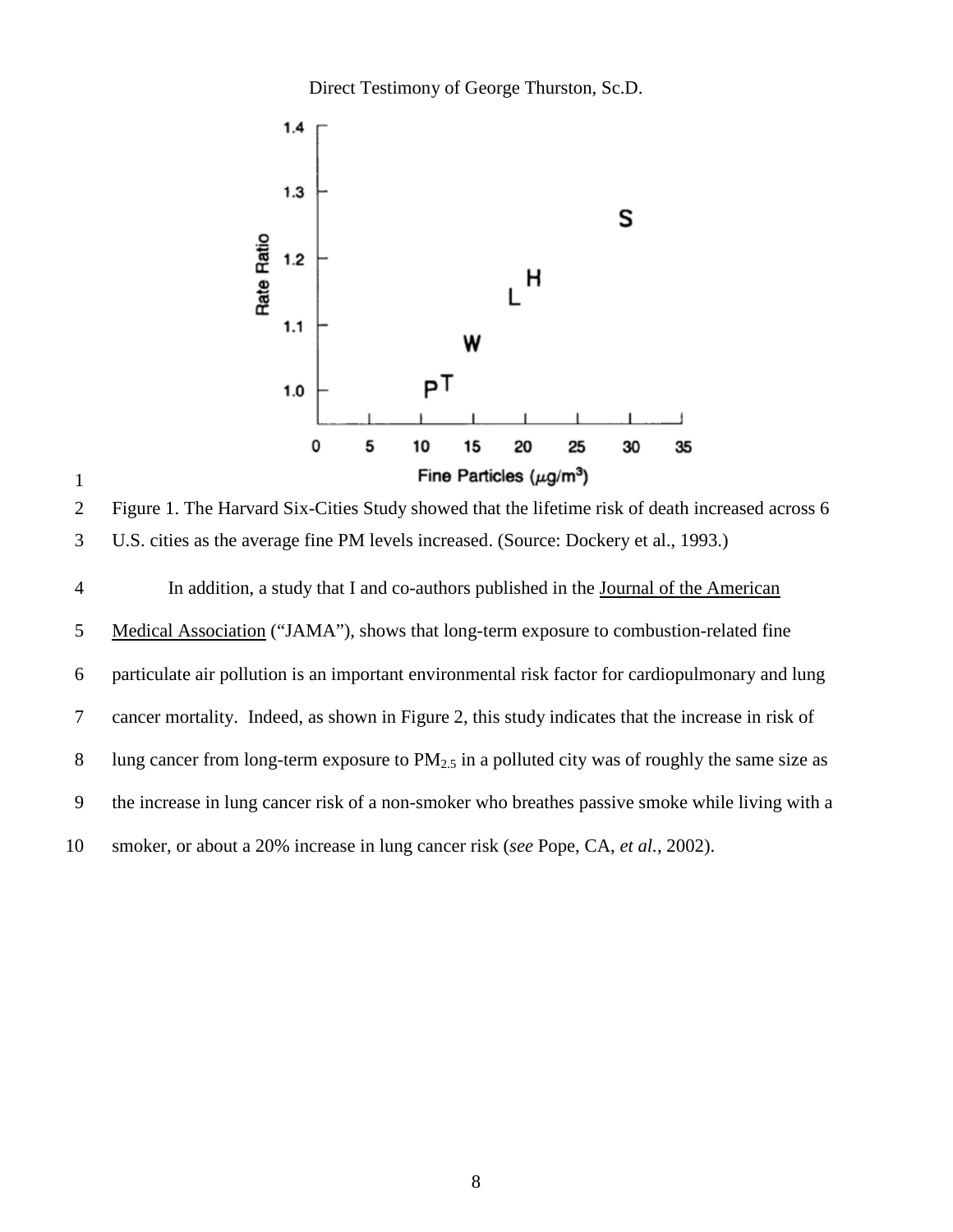Direct Testimony of George Thurston, Sc.D.



 Figure 2. Cardiopulmonary and Lung Cancer Mortality Risks Increase Monotonically with Exposure to Long-Term Fine PM. (Adapted from: Pope, Burnett, Thun, Calle, Krewski, Ito, and Thurston, 2002.)

 Moreover, long-term exposure to fine particles has been estimated to take more than a year from the life expectancy of people living in the most polluted cities, relative to those living in cleaner cities. For example, Brunekreef (1997) reviewed the available evidence of the mortality effects of long-term exposure to PM air pollution and, using life table methods, derived an estimate of the reduction in life expectancy implied by those effect estimates. Based on the results of Pope *et al.* (1995) and Dockery *et al.* (1993), a relative risk of 1.1 per 10 ug/m<sup>3</sup> exposure over fifteen years was assumed for the effect of fine PM air pollution on men 25–75 years of age. A 1992 life table for men in the Netherlands was developed for ten successive five- year categories that make up the 25–75 year old age range. Life expectancy of a twenty-five- year-old was then calculated for this base case and compared with the calculated life expectancy for the PM exposed case where the death rates were increased in each age group by a factor of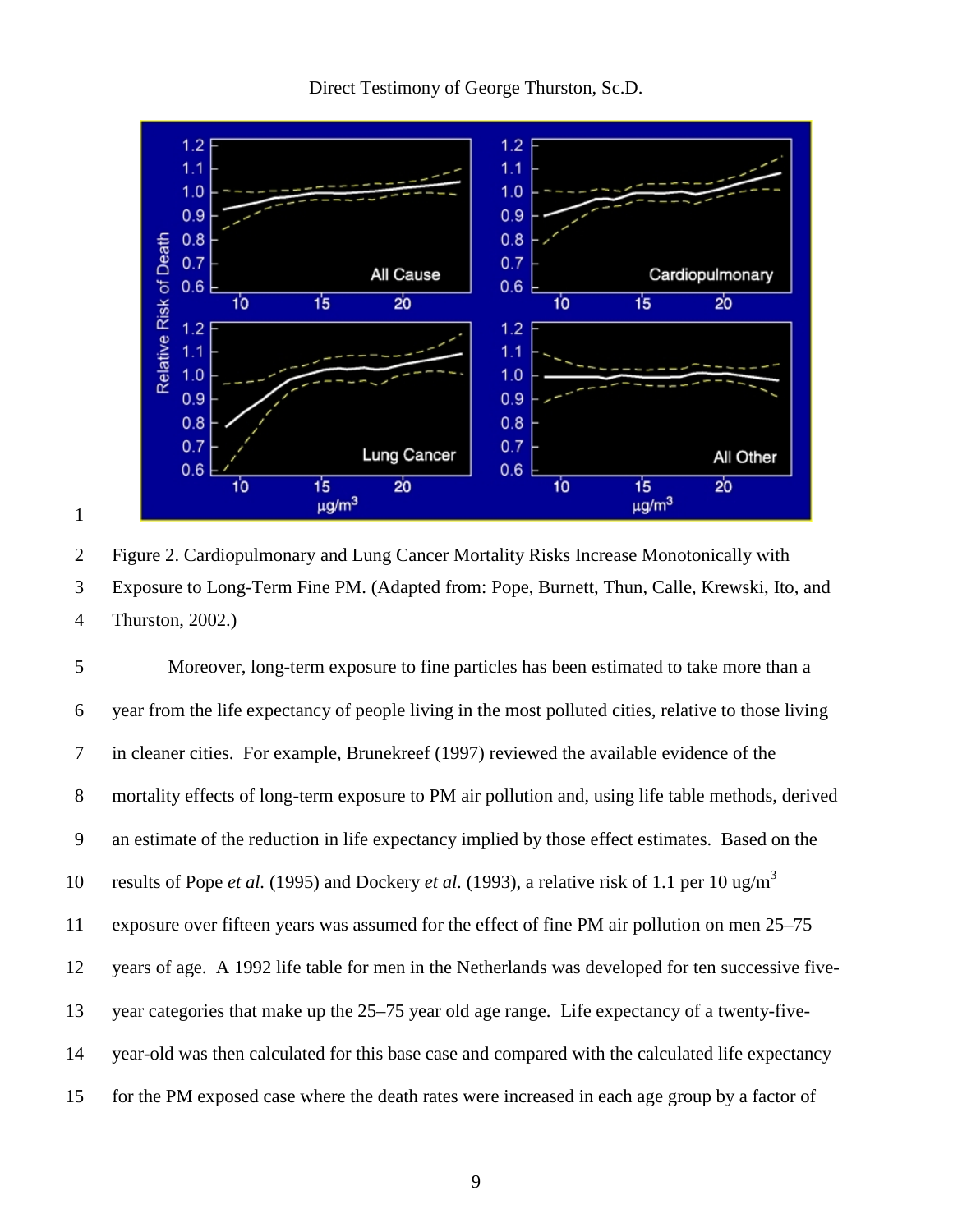| $\mathbf{1}$ | 1.1. A difference of 1.11 years was found between the "exposed" and "clean air" cohorts"             |
|--------------|------------------------------------------------------------------------------------------------------|
| 2            | overall life expectancy at age twenty-five. A similar calculation by the authors for the 1969–71     |
| 3            | life table for U.S. white males yielded an even larger reduction of 1.31 years for the entire        |
| 4            | population's life expectancy at age twenty-five. Thus, these calculations indicate that differences  |
| 5            | in long-term exposure to ambient $PM_{2.5}$ can have substantial effects on life expectancy.         |
| 6            | The above-discussed increases in mortality documented by these studies represents only               |
| 7            | the "tip of the iceberg" of effects that would result. As shown in Figure 3 below, for every death   |
| 8            | associated with air pollution, there is a pyramid of much greater numbers of morbidity effects,      |
| 9            | including hospital admissions, emergency department visits, doctor visits, missed work days,         |
| 10           | missed school days, asthma symptoms days, etc. Clearly, when the whole scope of other adverse        |
| 11           | health effects associated with these air pollution deaths is considered, there is no doubt as to the |
| 12           | significance of these adverse effects.                                                               |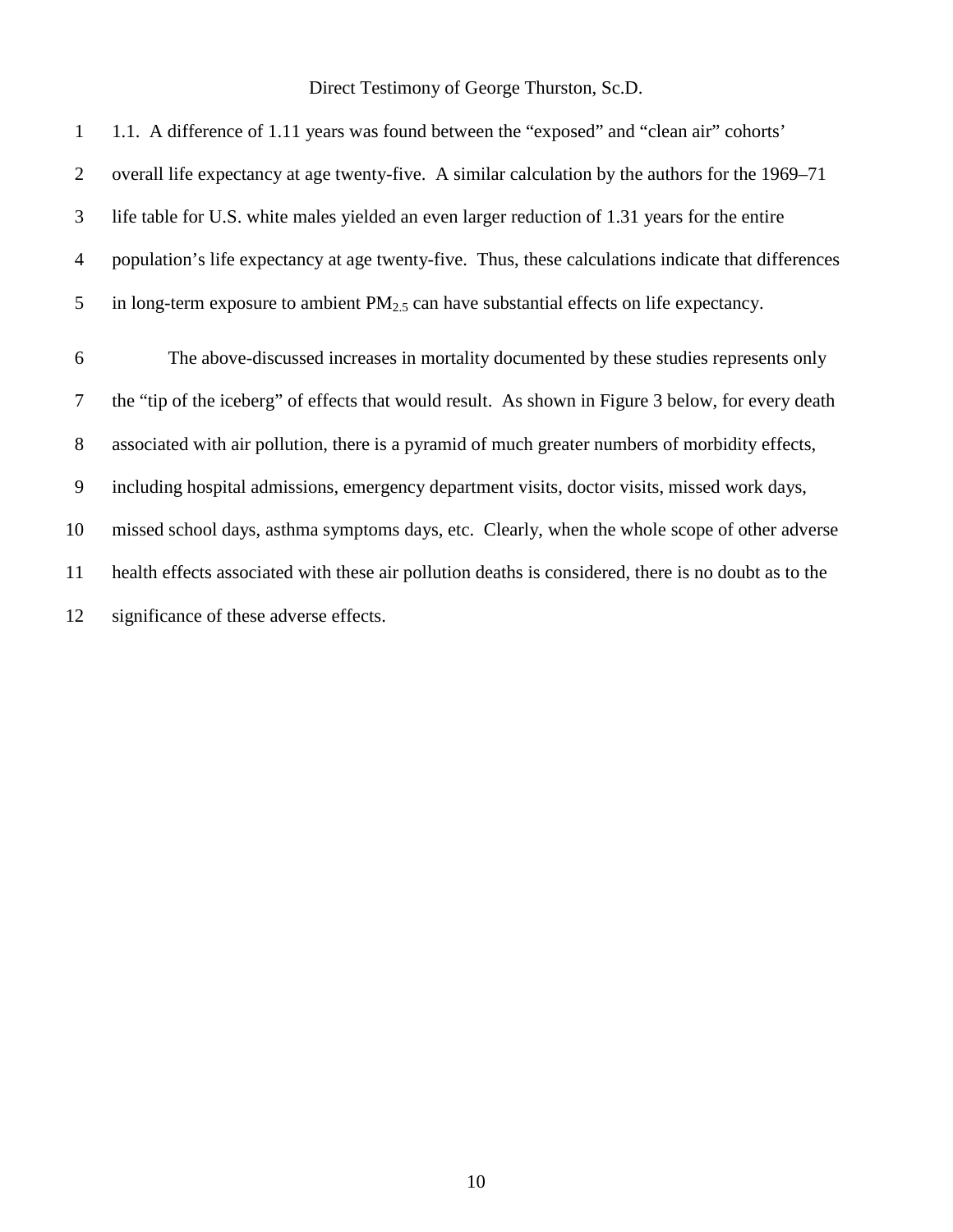

<span id="page-13-0"></span> Figure 3. The Pyramid of Adverse Health Effects of Air Pollution on Health. (From: Guidelines as to what constitutes an adverse respiratory health effect, with special reference to epidemiologic studies of air pollution. Am. Rev. Respir. Dis. 1985 Apr; 131(4):666-8.)

# **Q8. Is there epidemiological evidence that power plant PM2.5 emissions are more toxic per pound of pollution than other sources' PM2.5?**

7 A. With respect to  $PM_{2.5}$  from power plants, my recent studies, and those by others, have also found that long-term exposure to combustion-related fine particulate air pollution is an important environmental risk factor for cardiopulmonary and lung cancer mortality. Air pollutants associated with fossil fuel combustion (e.g., from oil, coal, and natural-gas-fired power plants) have well-documented adverse human health effects. The health impact is particularly high for particulate matter from fossil-fuel-burning facilities, such as coal burning, which has been associated with an ischemic heart disease mortality risk that is roughly five times that of the average for PM2.5 particles in general (Thurston *et al.*, 2016), and more damaging per  $\mu$ g/m<sup>3</sup> than PM<sub>2.5</sub> than other common sources (Figure 4).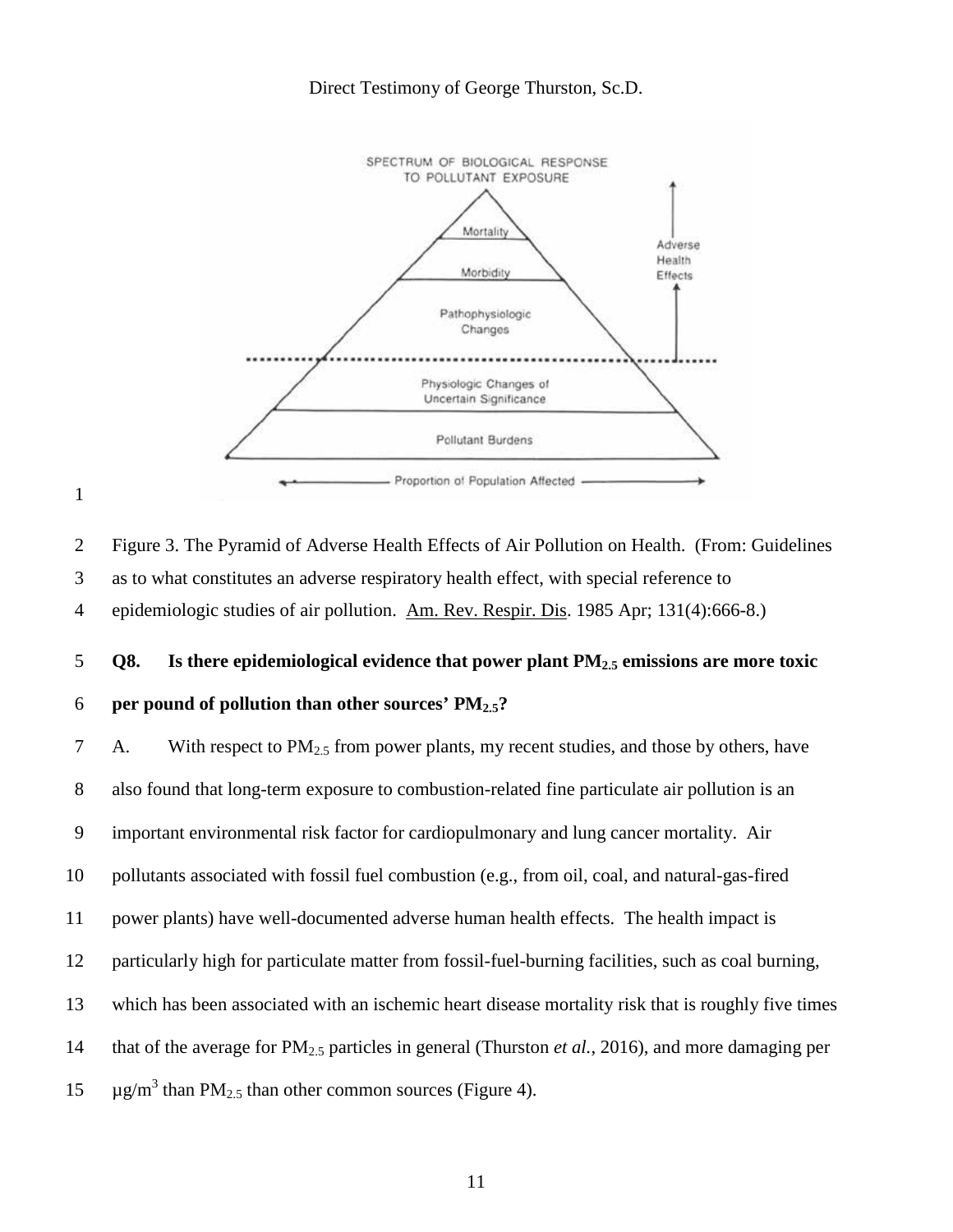

<span id="page-14-0"></span> Figure 4. Concentration-response curve (solid lines) and 95% confidence intervals (dashed lines) for source-specific PM2.5 mass in the US American Cancer Society (ACS) Cohort. (Thurston et al., 2016).

```
5 Q9. Why did the United States Environmental Protection Agency develop National 
6 Ambient Air Quality Standards ("NAAQS") for PM2.5?
```
 A. The EPA is required under Sections 108 and 109 of the Clean Air Act to periodically evaluate the air quality criteria that reflect the latest scientific information relevant to review each of the regulated air pollutant's NAAQS. The EPA recognized the adverse health effects of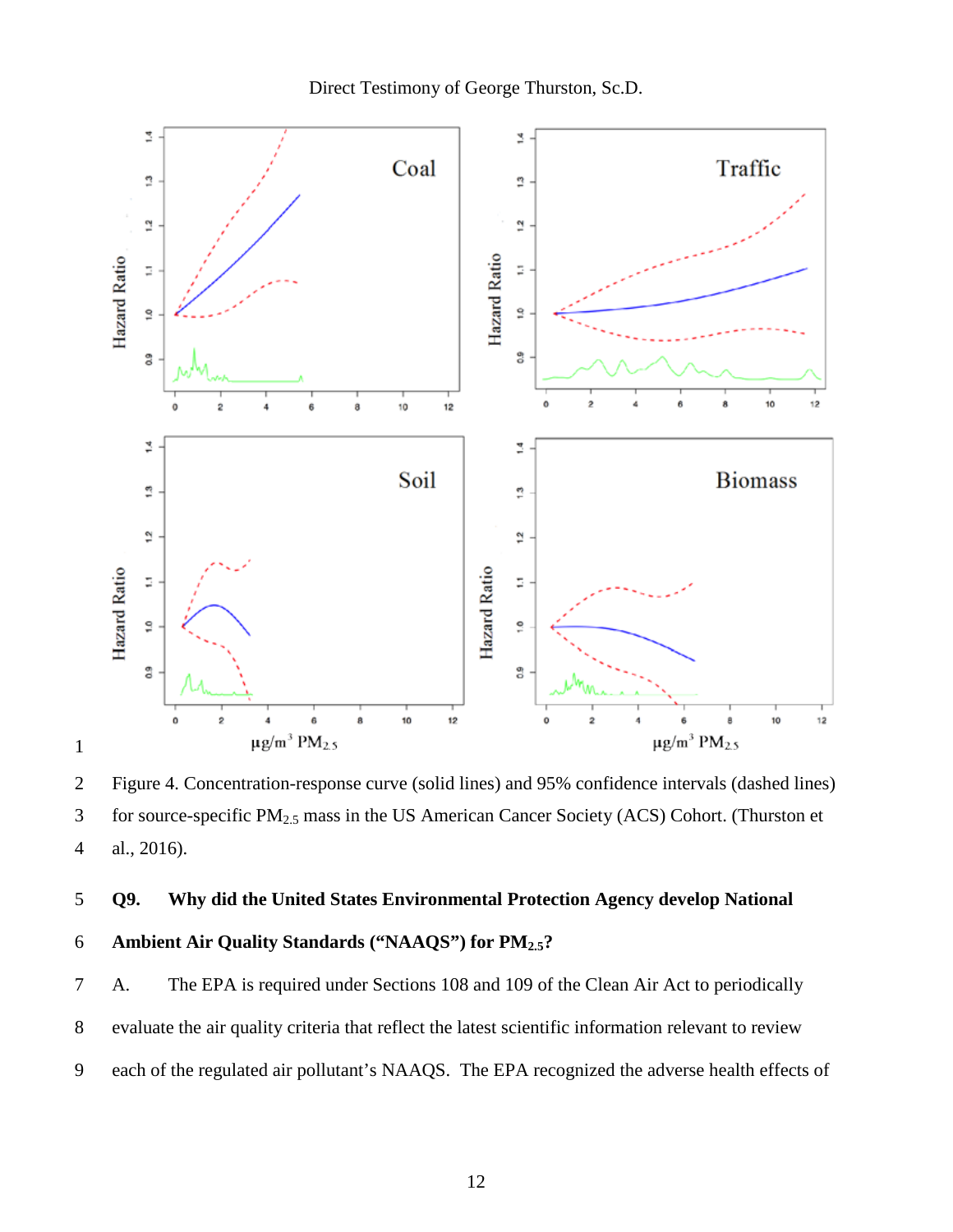small PM air pollution as early as 1987 when, pursuant to its authority under the Clean Air Act, it promulgated a NAAQS for particulate matter that is 10 micrometers in diameter or smaller ("PM<sub>10</sub>"). The NAAQS promulgated by EPA are required for certain air pollutants "that may reasonably be anticipated to endanger public health and welfare." The NAAQS' air criteria must be "requisite to protect the public health" with an "adequate margin of safety." Under the 6 particulate matter NAAQS, states must reduce  $PM_{10}$  concentrations in their ambient atmosphere to no more than fifty micrograms per cubic meter on an annual average basis, and to no more than 150 micrograms per cubic meter on an average twenty-four-hour period. Prior to 1987, EPA's particulate NAAQS had only regulated total suspended particulate matter. The focus in 1987 on smaller particles—that is, ten micrometers or less—resulted from increasing scientific evidence that human inhalation of smaller particles had more serious respiratory effects than larger particles.

 In 1994, EPA began the process of again reviewing its particulate matter standards. In 1996, EPA proposed a new NAAQS for even smaller particles—those that are 2.5 micrometers 15 in diameter or smaller (" $PM_{2.5}$ "). In July 1997, upon determining that the  $PM_{10}$  NAAQS is no longer protective of human health, 62 Fed. Reg. 38652, 38665 (July 18, 1997), EPA issued a final rule revising the NAAQS for PM to include two new NAAQS for PM2.5. These consisted of: (1) a long-term annual standard of 15 ug/m3, annual arithmetic mean, averaged over three years from single or multiple community-oriented monitors; and (2) a twenty-four-hour standard 20 that is met when the three-year average of the 98th percentile of twenty-four-hour  $PM_{2.5}$  concentrations at each population-oriented monitor within an area does not exceed 65 ug/m3. 62 22 Fed. Reg. 38652, 38679 (July 18, 1997). These new  $PM_{2.5}$  standards were based on an 23 increasing scientific consensus that the current NAAQS for  $PM_{10}$  was not sufficiently protective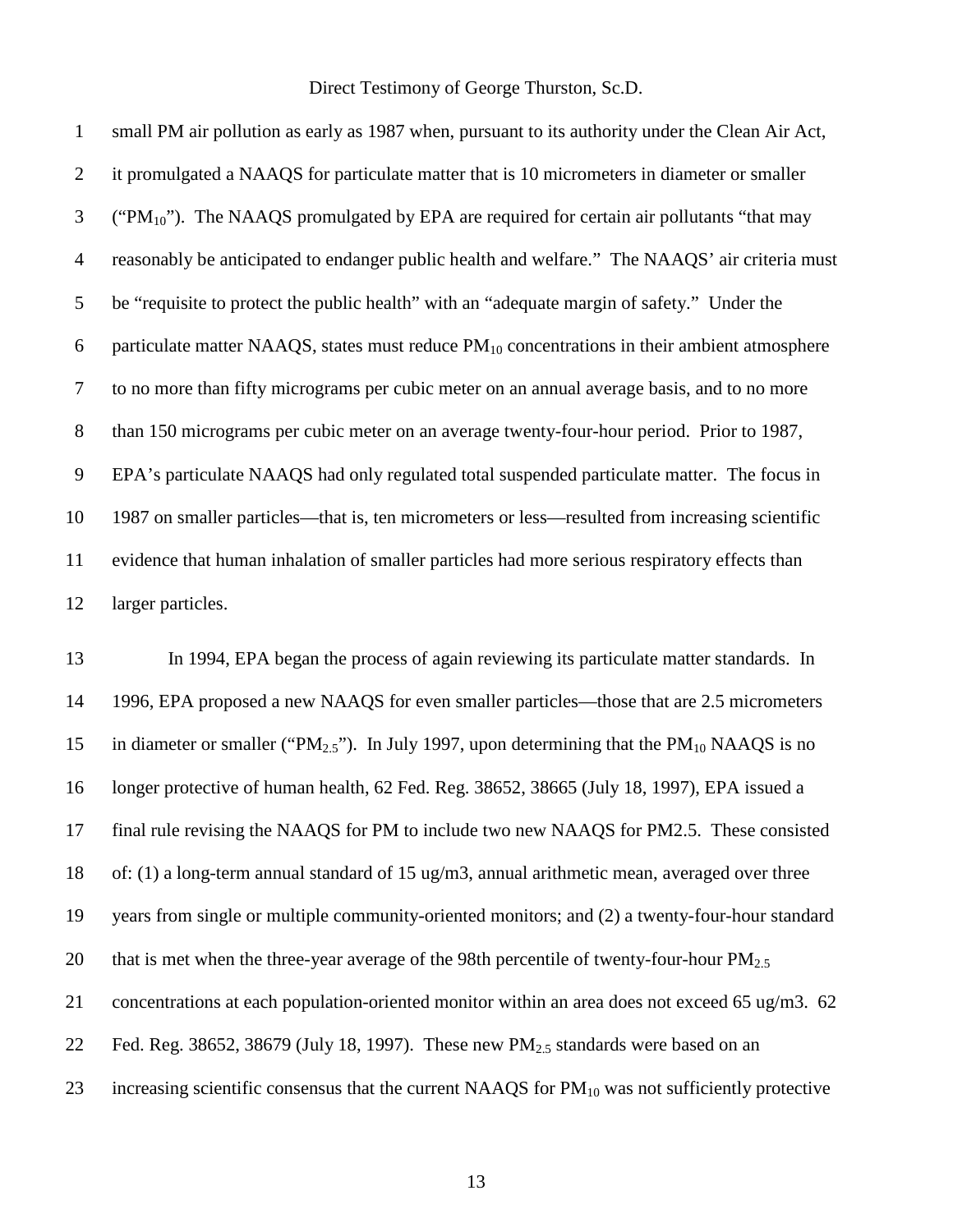of human health. EPA's scientific review concluded that fine particles, in the 2.5 micrometer 2 and smaller range, penetrate more deeply into the lungs, and may be more likely than coarse particles to contribute to the health effects (e.g., premature mortality and hospital admissions) found in a number of recently published community epidemiological studies at concentrations 5 that extend well below those allowed by the current  $PM_{10}$  standards. As EPA stated in its rulemaking, a greatly expanded body of community epidemiological studies provides "evidence that serious health effects (mortality, exacerbation of chronic disease, increased hospital admissions, etc.) are associated with exposures to ambient levels of PM, even in concentrations below current U.S. PM standard." (Federal Register, 1997). Since that time, the U.S. EPA has lowered the allowable limits of ambient concentration of PM<sub>2.5</sub> to 35  $\mu$ g/m<sup>3</sup> and 12  $\mu$ g/m<sup>3</sup> for the daily and annual standards, respectively, in recognition of its effects at lower levels of exposure.

### **Q10. What were the findings and conclusions recorded in those studies and documents?**

13 A. The EPA PM Staff Paper at the time of the setting of the  $PM_{2.5}$  standards concluded that "fine and coarse particles can be differentiated by their sources and formation processes, chemical composition, solubility, acidity, atmospheric lifetime and behavior, and transport distances." EPA also concludes that: "Primary fine particles are formed from condensation of high temperature vapors during combustion"; and that: "Fine mode PM is mainly composed of varying proportions of several major components: sulfates, nitrates, acids, ammonium, elemental carbon, organic carbon compounds, trace elements such as metals, and water." U.S. EPA, 1996.

# **Q11. What involvement have you had in the establishment of EPA's NAAQS for PM2.5?**

A. I have served as a contributing author of the 1996 and the 2003 PM Criteria documents.

In addition, my research was cited by the U.S. EPA as a "key study" in promulgating both the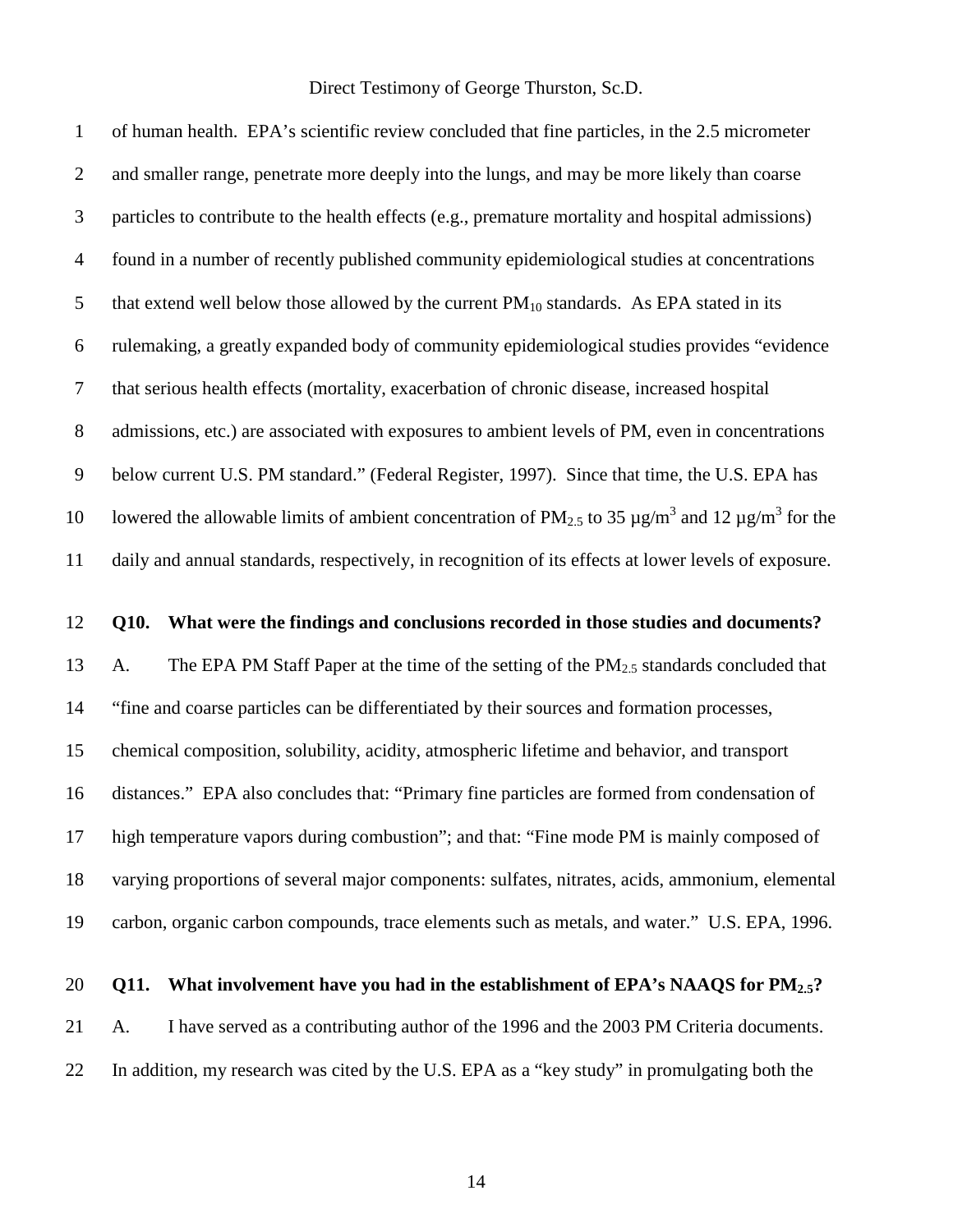1 PM<sub>2.5</sub> and ozone air quality standards in the past. I was also called upon by both the U.S. House and Senate to testify regarding the human health effects of air pollution when they were considering these new air quality standards.

# **Q12. Is there a known safe level of exposure to PM2.5?**

 A. There is no evidence to date that there is any threshold below which the adverse effects of air pollution will not occur. For example, the incremental effects of sulfate containing fine particles, and the lack of a threshold of air pollution effects at ambient levels are indicated for sulfate and hospital admissions in Figure 5 below.



<span id="page-17-0"></span> Figure 5. Average number of respiratory admissions among Ontario hospitals adjusted for other factors, by decile of the daily average sulfate fine particle concentration  $(\mu g/m^3)$ . (Burnett *et al.*, 1994).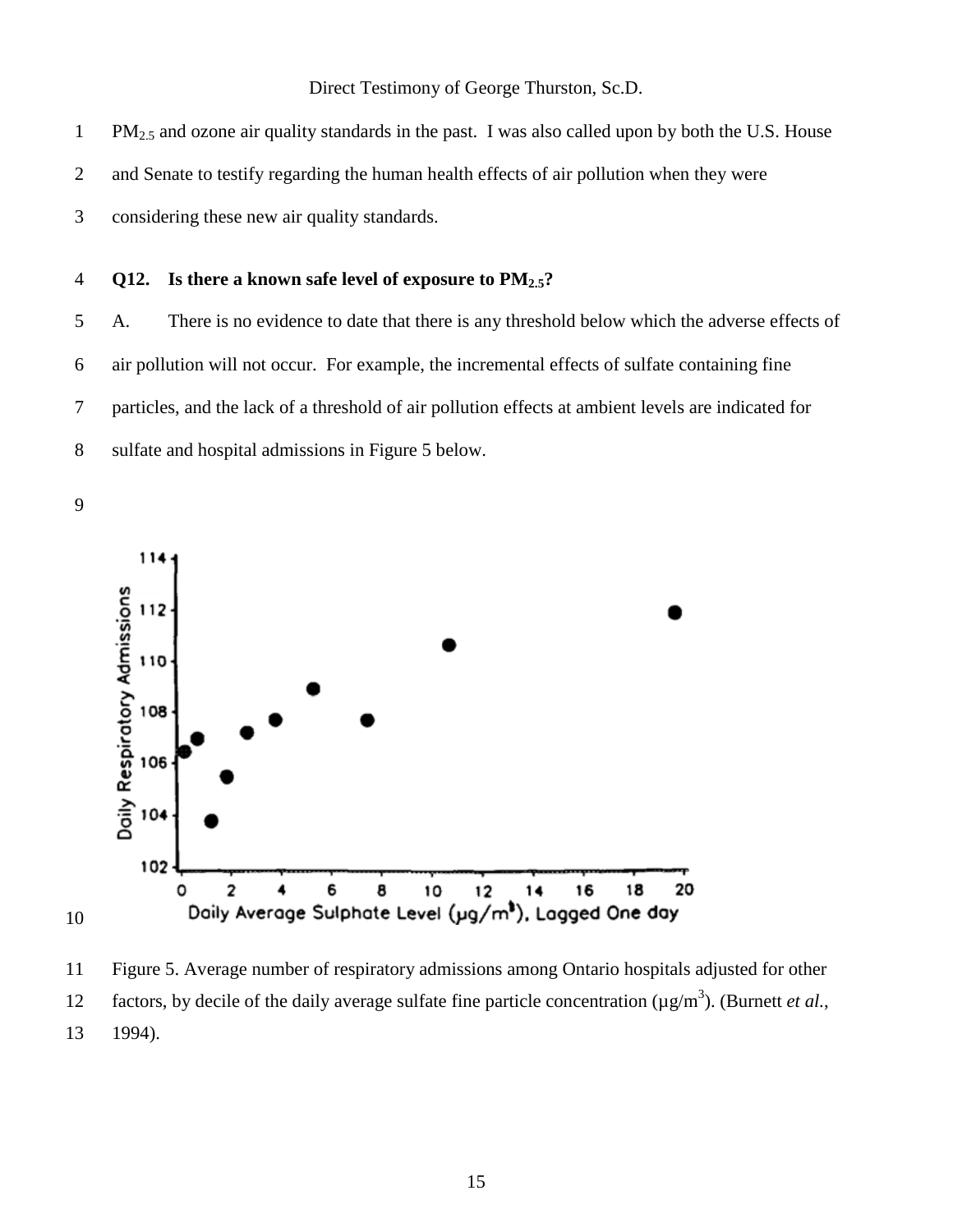In addition, as displayed in Figure 6 below, my research has shown that increases in long-3 term exposure to  $PM_{2.5}$  particulate matter air pollution are associated with increases in the risk of 4 cardiovascular death among those exposed, even well below the present  $12 \mu g/m^3$  annual PM<sub>2.5</sub> air quality standard (Thurston *et al.*, 2016b). This lack of a threshold of effects indicates that any reduction in air pollution can be expected to result in commensurate health benefits to the public at ambient levels, even below the legal ambient pollution standards.



<span id="page-18-0"></span> Figure 6. Mortality Risk from Cardiovascular Disease Increases with Rising PM2.5 Exposure, Even Well Below the Present US Ambient Air Quality Standard annual limit for PM2.5 (12 µg/m3). Thurston *et al*., 2016b.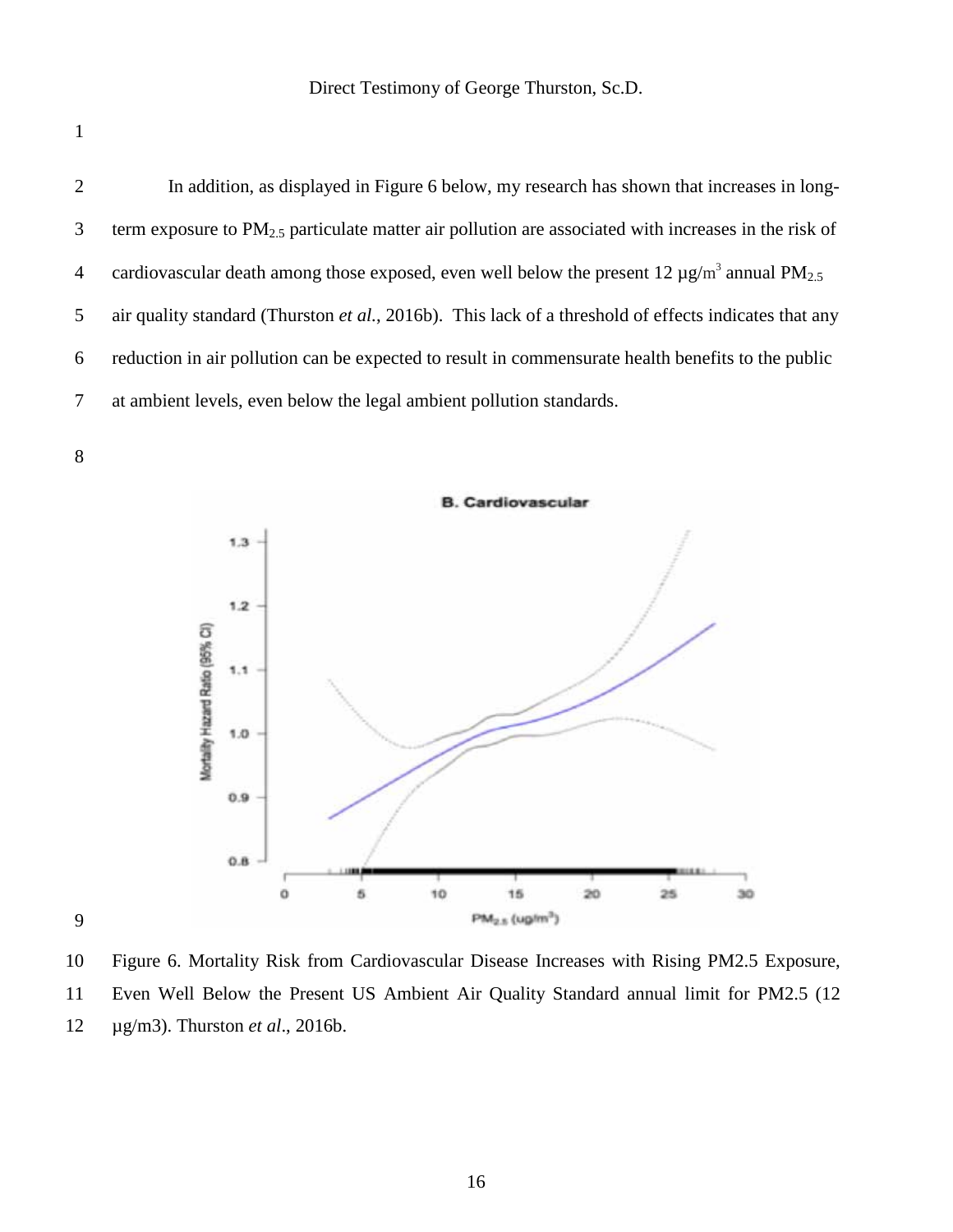| $\mathbf{1}$   | Furthermore, in its calculations of the benefits of potentially reducing the $PM_{2.5}$ NAAQS,                                        |
|----------------|---------------------------------------------------------------------------------------------------------------------------------------|
| 2              | EPA has also implicitly acknowledged that there can be extant adverse health risks occurring                                          |
| 3              | below the NAAQS. For example, in a recent EPA Regulatory Impact Analysis for reducing the                                             |
| $\overline{4}$ | annual PM <sub>2.5</sub> standard from 15 $\mu$ g/m <sup>3</sup> to 12 $\mu$ g/m <sup>3</sup> (U.S. EPA, 2012), EPA included a figure |
| 5              | summarizing the best, most current science regarding PM <sub>2.5</sub> health effects, which clearly                                  |
| 6              | illustrates that air pollution deaths occur below the existing $PM_{2.5}$ NAAQS (35 $\mu$ g/m <sup>3</sup> for the                    |
| 7              | daily standard, and 12 $\mu$ g/m <sup>3</sup> for the annual standard). Figure 7 provides EPA's best estimate of                      |
| 8              | the deaths that would be avoided by implementing the proposed more stringent standard, with                                           |
| 9              | roughly half of the avoided deaths occurring in places where the air would be cleaned to levels                                       |
| 10             | below (i.e., with air quality better than) the proposed air quality standard. While this particular                                   |
| 11             | EPA analysis is for the annual average concentrations, the same principle of effects occurring                                        |
| 12             | below the standard applies to the short-term $PM_{2.5}$ standard as well. Thus, just as cleaning the air                              |
| 13             | below the standards would avoid more of those deaths, any increase in pollution will increase the                                     |
| 14             | risk of adverse effects at all levels of prevailing air pollution, even when the NAAQS standards                                      |
| 15             | are not violated.                                                                                                                     |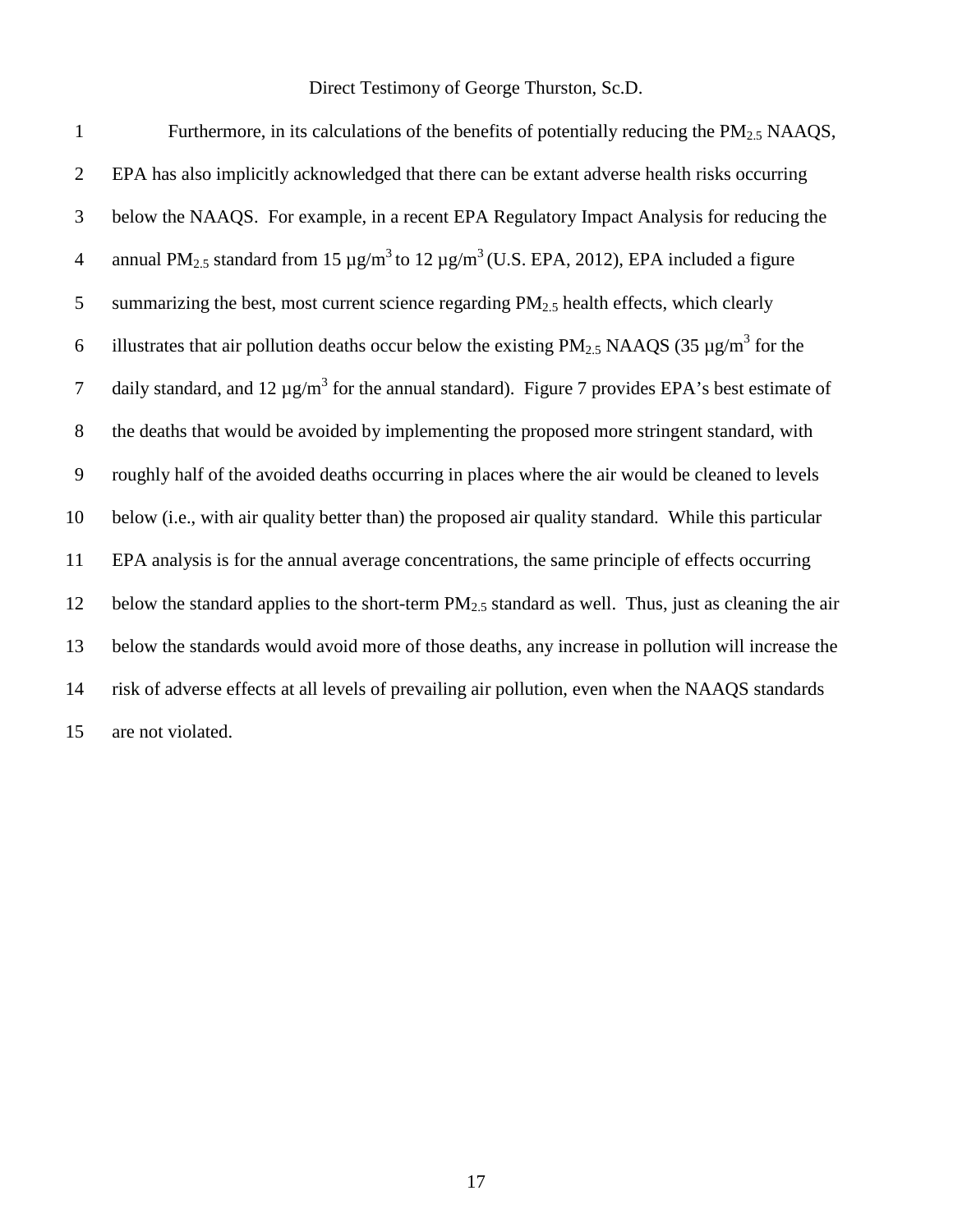

<span id="page-20-0"></span> Figure 7. U.S. EPA Regulatory Impact Assessment of the Number of Premature PM2.5-Related Deaths Avoided for 12/35 vs. 13/35 Ambient PM2.5 Air Quality Standards. (LML = Lowest Measured Level of PM2.5 in the study population) (U.S. EPA 2012, Fig. 5-7).

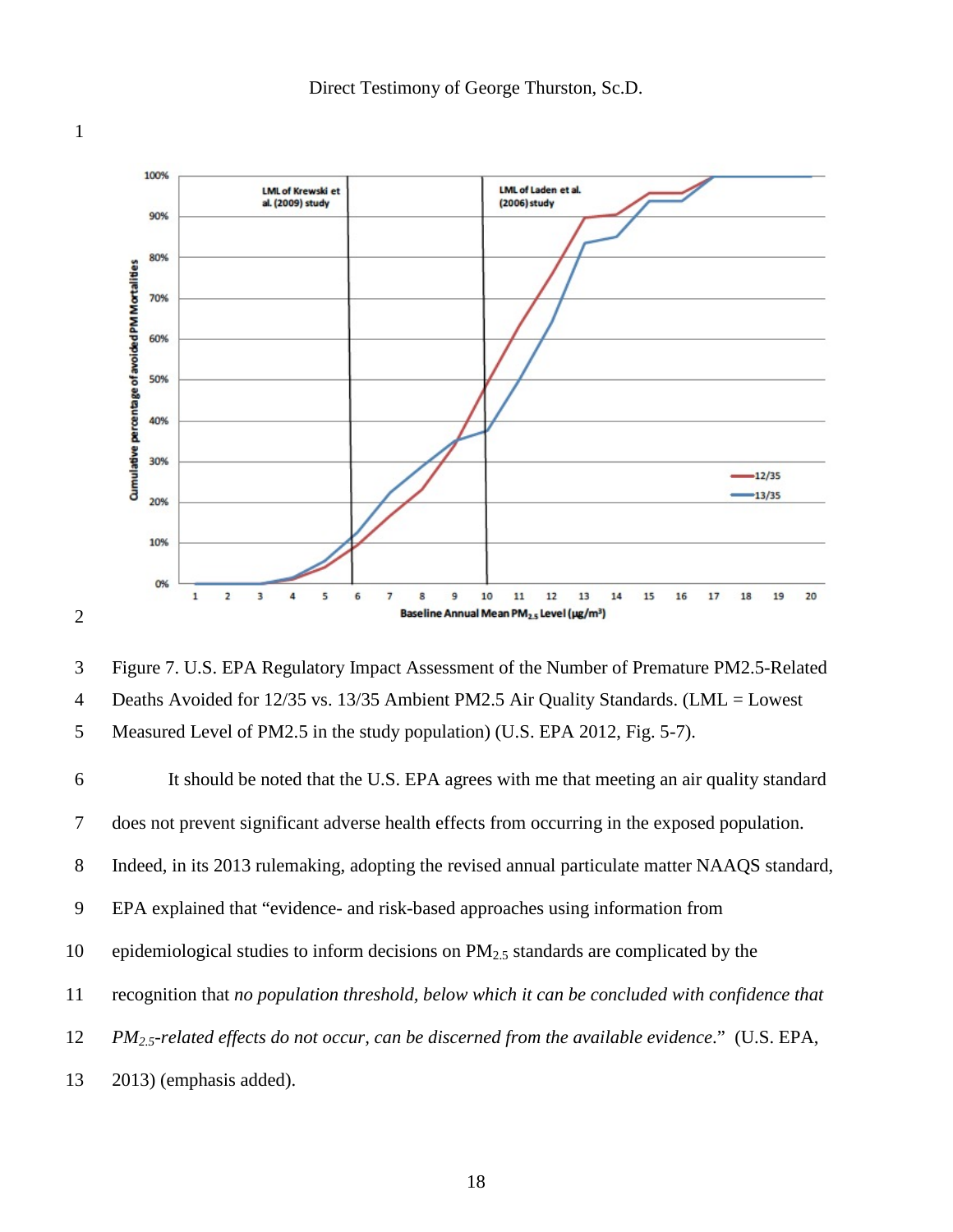# <span id="page-21-0"></span> **III. SOURCES, NATURE, CHEMICAL COMPOSITION, AND HUMAN HEALTH EFFECTS OF PM2.5 AIR POLLUTION**

### **Q13. Please describe the main sources of PM2.5 emissions.**

4 A. PM $_{2.5}$  is directly emitted by both stationary sources (e.g., power plants and other 5 industrial sources) and mobile sources, such as diesel buses and trucks.  $PM_{2.5}$  is also formed in the atmosphere from gaseous emissions, such as sulfur oxides from fossil fuel combustion in 7 power plants, resulting in "secondary"  $PM_{2.5}$ .

# **Q14. Please explain the nature and chemical composition of PM2.5 emitted from fossil-fuel**

### **burning power plants.**

10 A. PM $_{2.5}$  air pollution has been carefully studied in the past few decades. PM is composed of two major components: "primary" particles, or soot, emitted directly into the atmosphere by pollution sources; and "secondary" particulate matter, formed in the atmosphere from gaseous pollutants, such as the sulfur oxides ("SOx") and nitrogen oxides ("NOx") also emitted by coal- fired power plants. After formation in the atmosphere, this secondary PM largely condenses upon the smallest existing primary particles that, collectively, represent the greatest surface area 16 for the secondary PM to condense upon. These particles are very small, commonly having an 17 aerodynamic diameter of less than 1.0 micrometer ("µm")—a fraction of the diameter of a human hair. For example, after it is released from a smokestack, gaseous SOx is chemically converted in the atmosphere to become sulfate PM.

 There is ever-growing scientific evidence indicating that PM air pollution emitted by fossil-fuel-burning electrical utility power plants is among the important contributors to the toxicity of PM. Evidence from historical pollution episodes, notably the London Fog episodes of the 1950s, indicate that extremely elevated daily particulate matter concentrations from fossil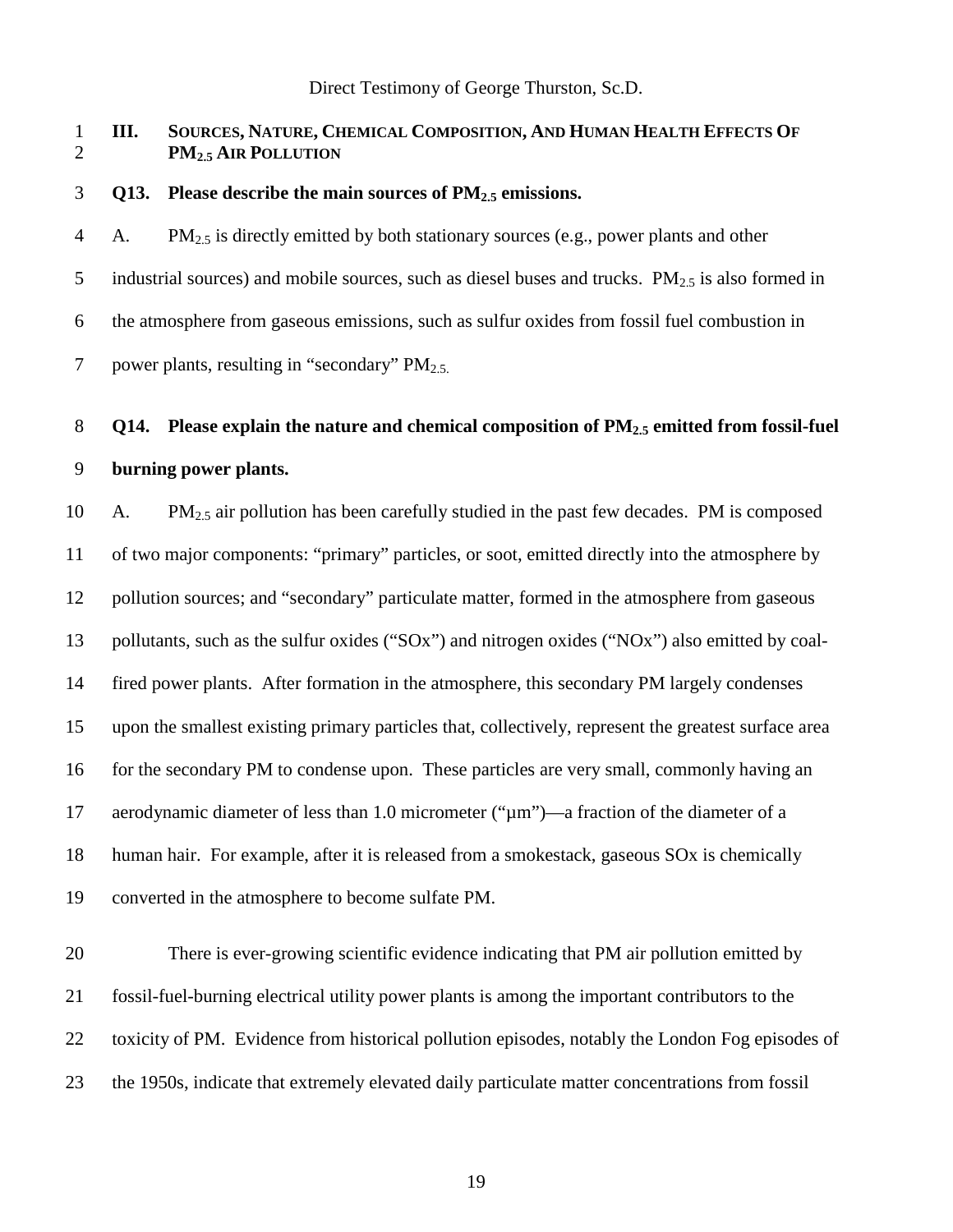fuel combustion may be associated with excess acute human mortality (Ministry of Health of Great Britain, 1954).

 Recent epidemiological and toxicological evidence also suggests that the particles resulting from fossil-fuel utility power plant air emissions are among the most toxic in our air. Indeed, my own published analysis of U.S. mortality and PM by source category found that combustion-related particles were more strongly associated with variations in annual mortality rates across U.S. cities than were other components of PM (Ozkaynak and Thurston, 1987). More recently, an analysis by Laden and co-authors (2000) at Harvard University of PM sources and daily pollution confirms that power plant combustion particles, along with automobile pollution, were among the PM components that most affected daily variations in mortality. In addition, toxicological studies have indicated that particles resulting from fossil-fuel combustion that contain metals are very toxic to cells in the lung. Thus, both the toxicological and epidemiological evidence available indicate that pollution from fossil-fuel power plants are of great human health concern.

# **Q15. What is known about the toxic composition of PM2.5 emitted by power plants that burn fossil fuels, such as natural gas?**

 A. The conclusion that power plant particle pollution is one of the more toxic types of particles that we breathe is supported by the facts that combustion particles have different sizes, physio-chemical characteristics, and deposit in different parts of the lung than other more "natural" particles, such as wind-blown soil.

 In the past, I have testified that this is especially true of coal-fired power plant emissions, but since all fossil-fuel emissions particles share certain key characteristics, such as containing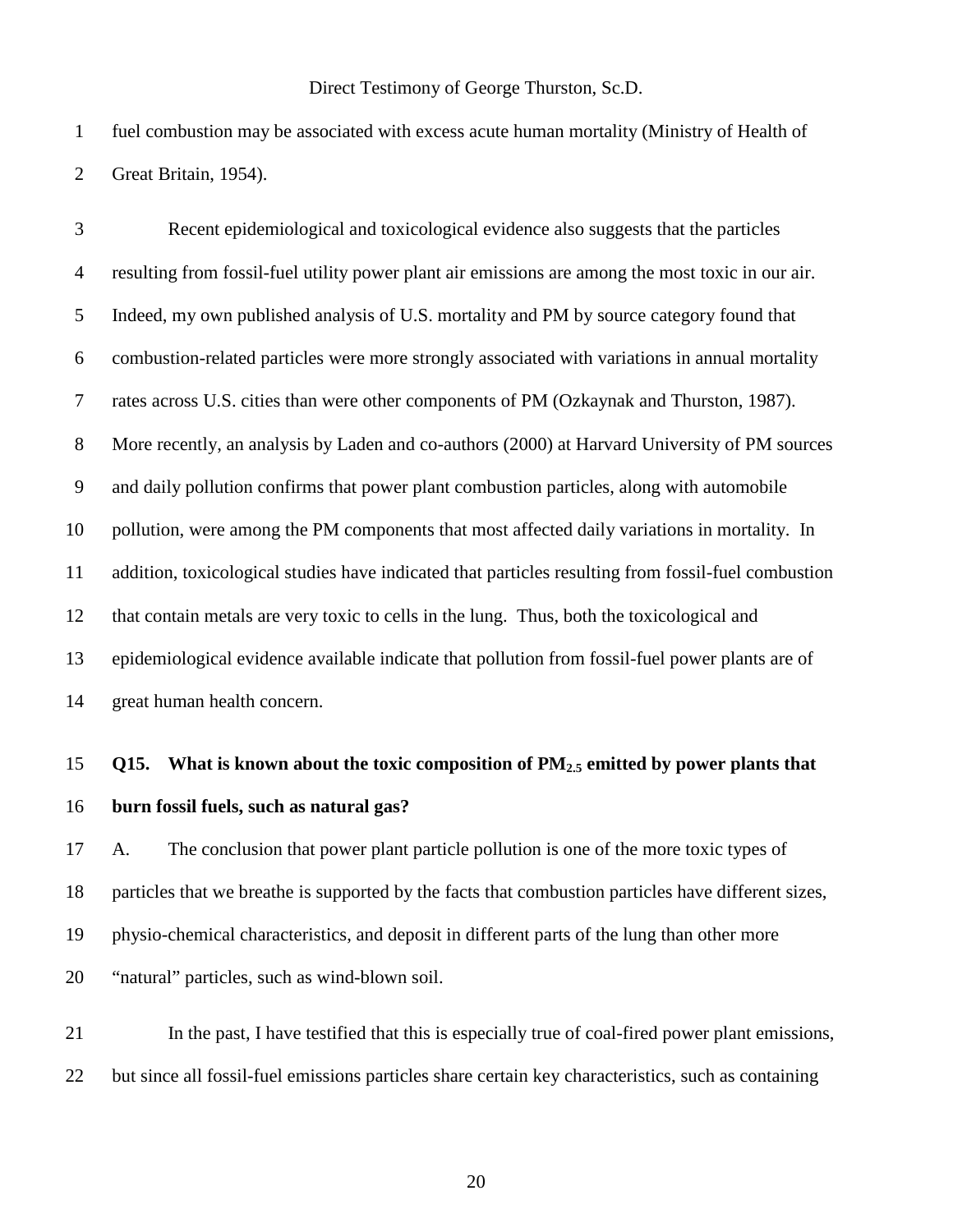| $\mathbf{1}$ | transition metals, this is also true of oil-fired and natural-gas-fired emissions. Although the mass |
|--------------|------------------------------------------------------------------------------------------------------|
| 2            | of particles emitted per kilowatt-hour ("kW/hr") is less for oil- and gas-fired units, there is no   |
| 3            | reason to believe that they are less toxic on a pound for pound basis, and every reason to expect    |
| 4            | they would be more toxic, since there are so many more ultrafine particles emitted by natural gas    |
| 5            | burning plants, per pound of emission, and ultrafine (e.g., nanoparticles) are thought to be far     |
| 6            | more toxic than large particles because they can reach deep into the lung, and even pass across      |
| $\tau$       | the lung's membranes into the bloodstream to travel systemically throughout the body of a            |
| 8            | person who breathes them.                                                                            |

 Such fossil-fuel combustion particles can defeat the body's natural defenses, and thereby have a far greater adverse effect on health. In particular, these power plant particles are enriched in toxic metals, such as arsenic and cadmium, as well as in transition metals, such as iron and vanadium, that can cause damaging oxidative stress in lung cells (*see, e.g.*, Costa *et al.*, 1997; Dreher *et al.*, 1997; Lay *et al.*, 1999). This may also be especially true in the case of natural-gas-14 fired power plant particles because that  $PM_{2.5}$  is composed of very small ultrafine particles that bypass the natural defenses of the lung, and therefore can penetrate deep into the lung where they are not easily cleared, and can therefore reside there for long times, potentially causing significant damage to the lung and to the human body. Thus, PM air pollution from power plants**,** including natural-gas-fired units, is cause for special concern, and the health of persons in nearby populations can be adversely affected by this power-plant-related air pollution.

 Recent epidemiological studies support the conclusion that sulfate containing particles, such as those that come from the proposed NOPS, are among the most toxic particles (e.g., Ozkaynak and Thurston,1987; Dockery *et al.*,1993; Pope *et al.*, 1995, and 2002). In my own published research examining the associations of PM with human mortality, we have found that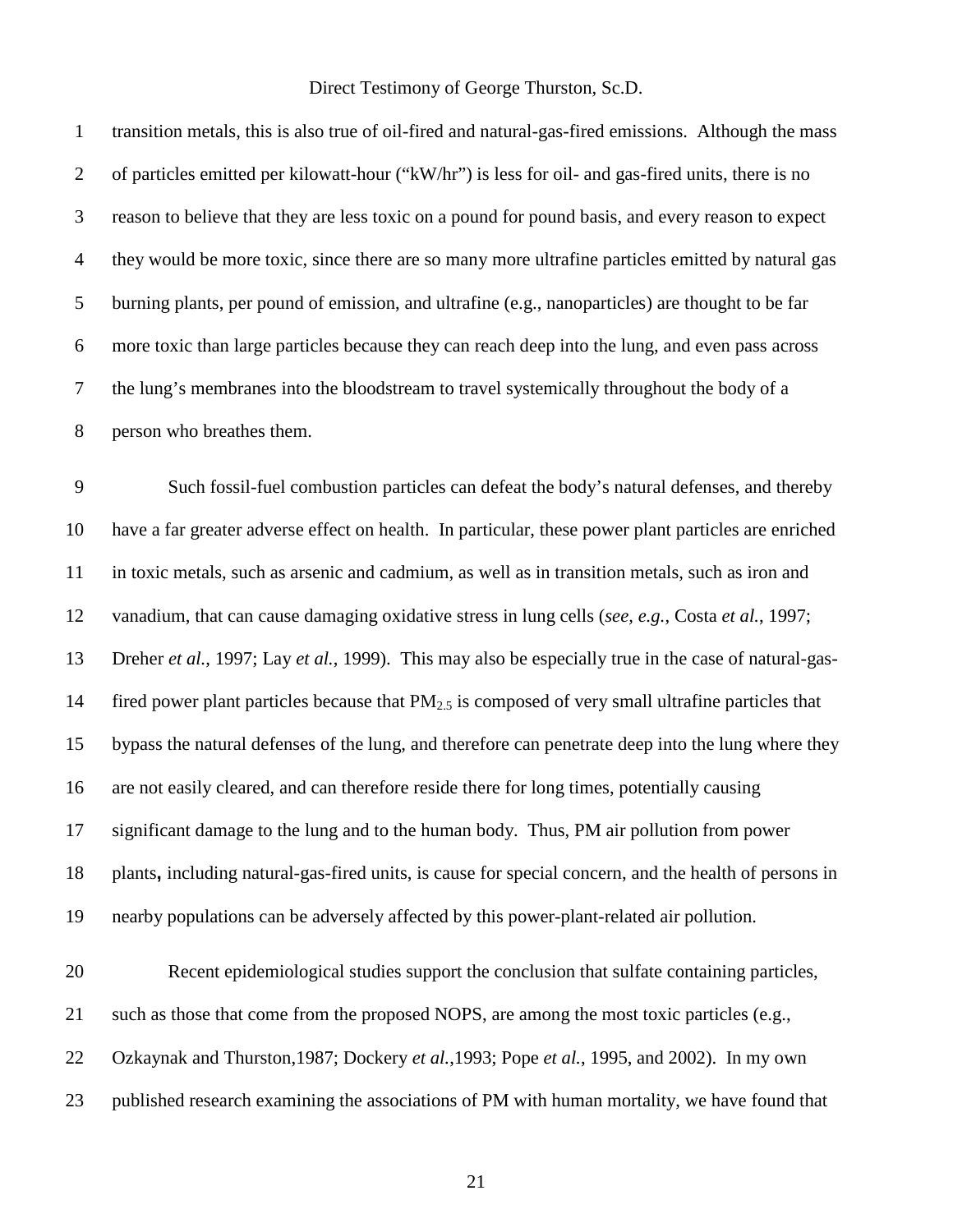- PM emitted from fossil-fuel combustion is more strongly associated with mortality than particles
- from many other sources, such as soil-derived and automobile-emission-related particles
- (Ozkaynak and Thurston, 1987). An example of the relationship that has been found between
- sulfate fine particle pollution and mortality is shown in Figure 8.



<span id="page-24-0"></span> Figure 8. Age-, sex-, and race-adjusted population-based mortality rates for U.S. metropolitan areas in 1980 plotted versus mean sulfate fine particle air pollution levels. (Adapted from: Pope et al., 1995).

 Lab studies also suggest that the presence of acidity in particles, which is usually the case for power-plant-combustion emissions, increases the toxicity of PM (e.g., Chen, *et al.*, 1990). This conclusion is supported by studies of human respiratory cells (e.g., Veronesi *et al.*, 1999). The presence of acidity increases the solubility of toxic metals, thereby making them more biologically available to damage the body. This may be an important pathway by which acidic particles, such as those resulting from fossil-fuel-burning power plants, can have heightened toxicity versus other ambient particles, and provides a plausible physiological mechanism for the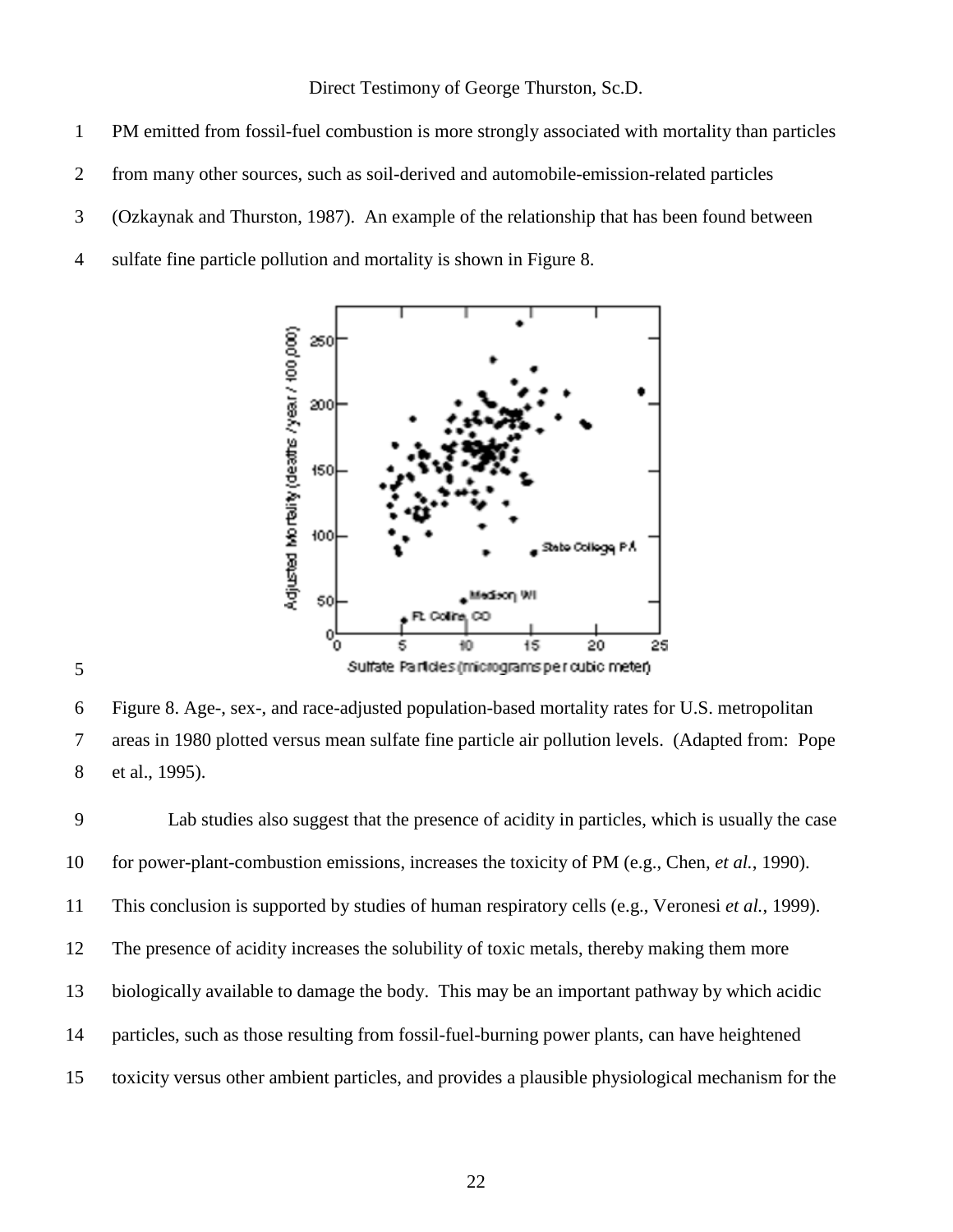epidemiological associations found between acidic particle exposures and adverse human health effects.

# **Q16. What is the significance of "active sites" on the particles?**

 A: Freshly combusted particles will have sharp edges, and will be composed, in part, of unoxidized compounds that have not been neutralized. The sharp edges are the active sites at which these particles irritate and interact with the lining of the lung. Natural gas particles from combustion turbines, also include sulfuric acid mist ("SAM"), as acknowledged on page 1-4 and 8 Table 1-1 of the Information Package 4, dated July [2](#page-25-0)2, 2016.<sup>2</sup> Unoxidized and acidic compounds would be more reactive, and therefore, be more likely to irritate and interact with the lining of the lung, and, in combination with the metallic components of fine particles, cause more damage than aged and neutralized particles.

# **Q17. Is there any evidence that primary PM2.5 emitted from natural-gas-burning air**

**pollution sources, such as the proposed facility, is less toxic than PM2.5 emitted from power** 

# **plants that burn other forms of fossil fuel?**

 A. No. Although the quantities, in terms of mass per unit Btu are lower, there is no evidence that, on a pound for pound basis, the particles from gas-fired power plants are any less toxic than 17 the  $PM_{2.5}$  from other fossil fuels. Indeed, because natural-gas-fired sources can emit a much greater percentage of the particles as ultrafine particles, which have a much higher surface area per mass than larger particles, it is likely that there is a much *greater* effect per pound of PM2.5 20 emitted by gas-fired sources than for  $PM<sub>2.5</sub>$  emitted by sources burning other fossil fuels. For

<span id="page-25-0"></span>*See* Exhibit GT-3.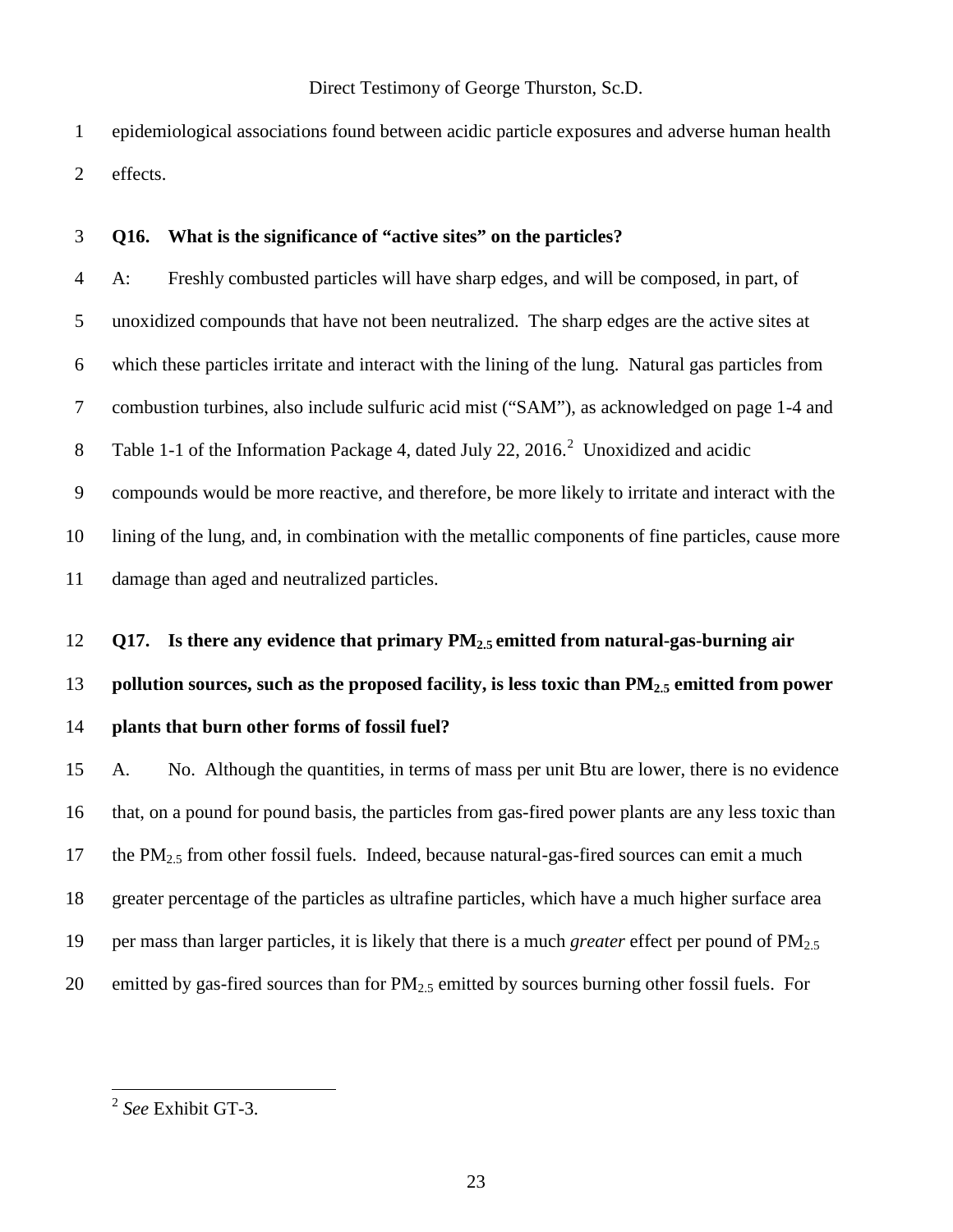1 this reason, the impacts of the proposed plant in terms of  $PM_{2.5}$  mass concentration are an inadequate indication of the health risks associated with the proposed NOPS.

# **Q18. Can you summarize the results from your own research on the health effects of PM2.5?**

 A. In my own research, I have found that acute (short-term) increases in PM air pollution are associated with increases in the number of daily asthma attacks, hospital admissions, and mortality. In particular, I have found that both ozone and particulate matter air pollution is associated with increased numbers of respiratory hospital admissions in New York City; Buffalo, NY; and Toronto, Ontario, as well as with mortality in cities such as Chicago, IL; and Los Angeles, CA (*see, e.g.*, Thurston *et al.*, 1992). My results have been confirmed by other researchers considering locales elsewhere in the U.S. and throughout the world (*see, e.g.*, Schwartz, J., 1997; *see also* U.S. EPA, 2001). I was a Principal Investigator of a study published in the Journal of the American Medical Association (JAMA) in March of 2002, that shows that long-term exposure to combustion-related fine particulate air pollution is an important environmental risk factor for cardiopulmonary and lung cancer mortality. In fact, it was found 16 that the increase in risk of lung cancer from long-term exposure to  $PM_{2.5}$  in a polluted city was of roughly the same size as the increase in lung cancer risk of a non-smoker who breathes passive smoke while living with a smoker, or about a 20% increase in lung cancer risk. (Pope *et al.*, 2002).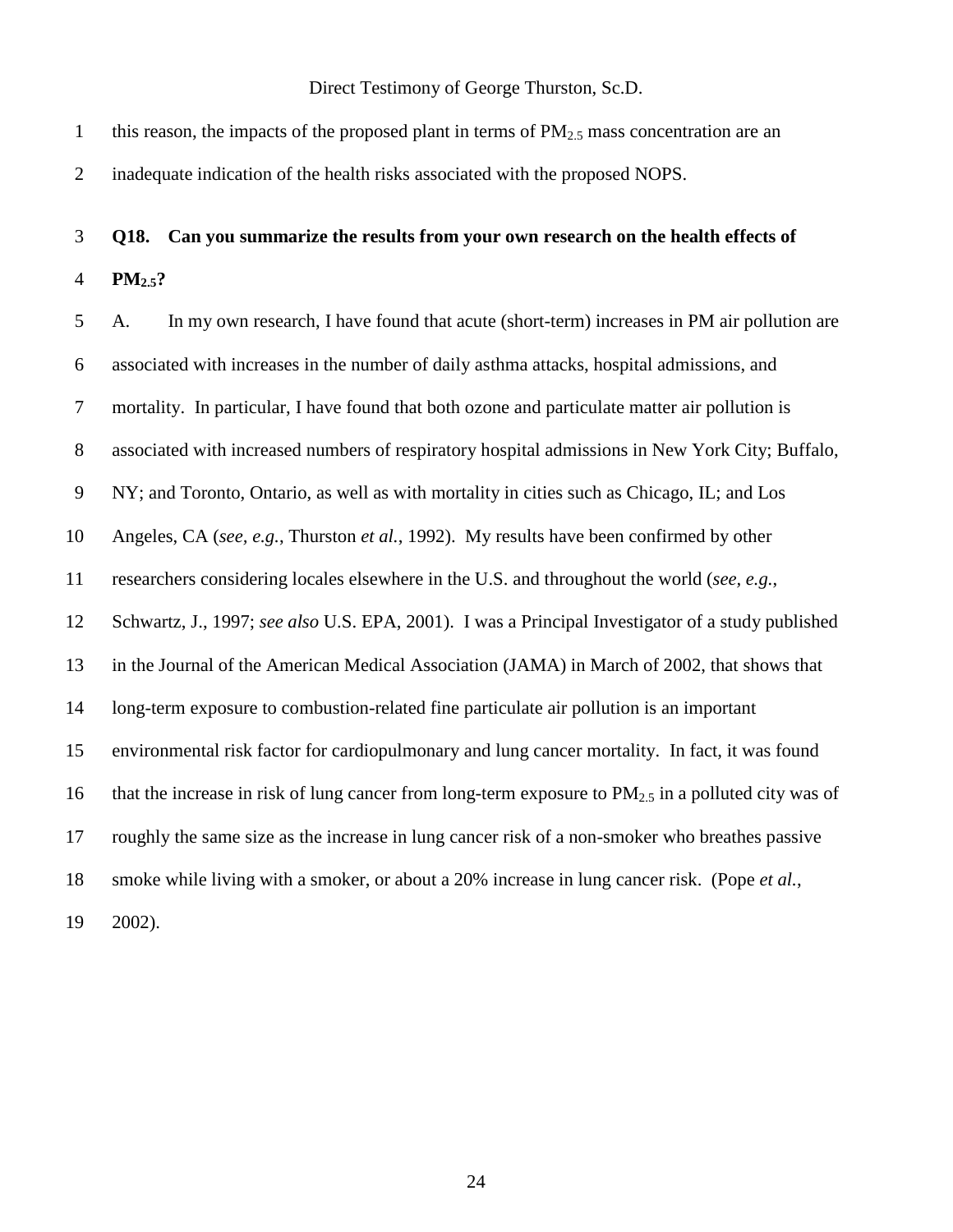**Q19. Is there scientific evidence that certain subpopulations are particularly susceptible** 

# **to adverse health impacts from an increase in PM2.5 in the ambient air?** A. Among the groups of persons found in scientific research to be especially affected by environmental insults, including particulate matter air pollution, are: the very young, the poor, the very old, and persons with pre-existing health conditions, such as heart disease and asthma. (*see, e.g.*, U.S. EPA, 1996). **Q20. Do ethnicity, age, or pre-existing medical conditions play a role in determining whether adverse health impacts are the predictable result of exposure to increased PM2.5 emissions?** A. Yes, they do. Analyses by me and by others in the field of air pollution health effects indicate that the poor are especially at risk from air pollution (*e.g.*, Gwynn and Thurston, 2001). Similarly, older adults are at greater risk of severe adverse outcomes from air pollution. Also, children, a population known to be especially susceptible to the effects of air pollution because their bodies are developing (and because they spend larger amounts of time exercising outside) are an especially affected sub-population that is well represented in the community surrounding the plant. This subpopulation of children can be expected to be among those most strongly 17 affected by any increases in  $PM<sub>2.5</sub>$  concentrations in the vicinity of the plant. **IV. PM2.5 ASSESSMENT OF THE PROJECT Q21. Have you reviewed the analysis of PM2.5 impacts from the proposed facility and, if so, do you believe that it is an adequate analysis of the PM2.5-related health impacts from the proposed facility?**

<span id="page-27-0"></span> A. I have reviewed this analysis and find it to be inadequate because it makes no attempt to 23 perform a health-risk analysis of  $PM<sub>2.5</sub>$  emissions from the proposed facility. It is not sufficient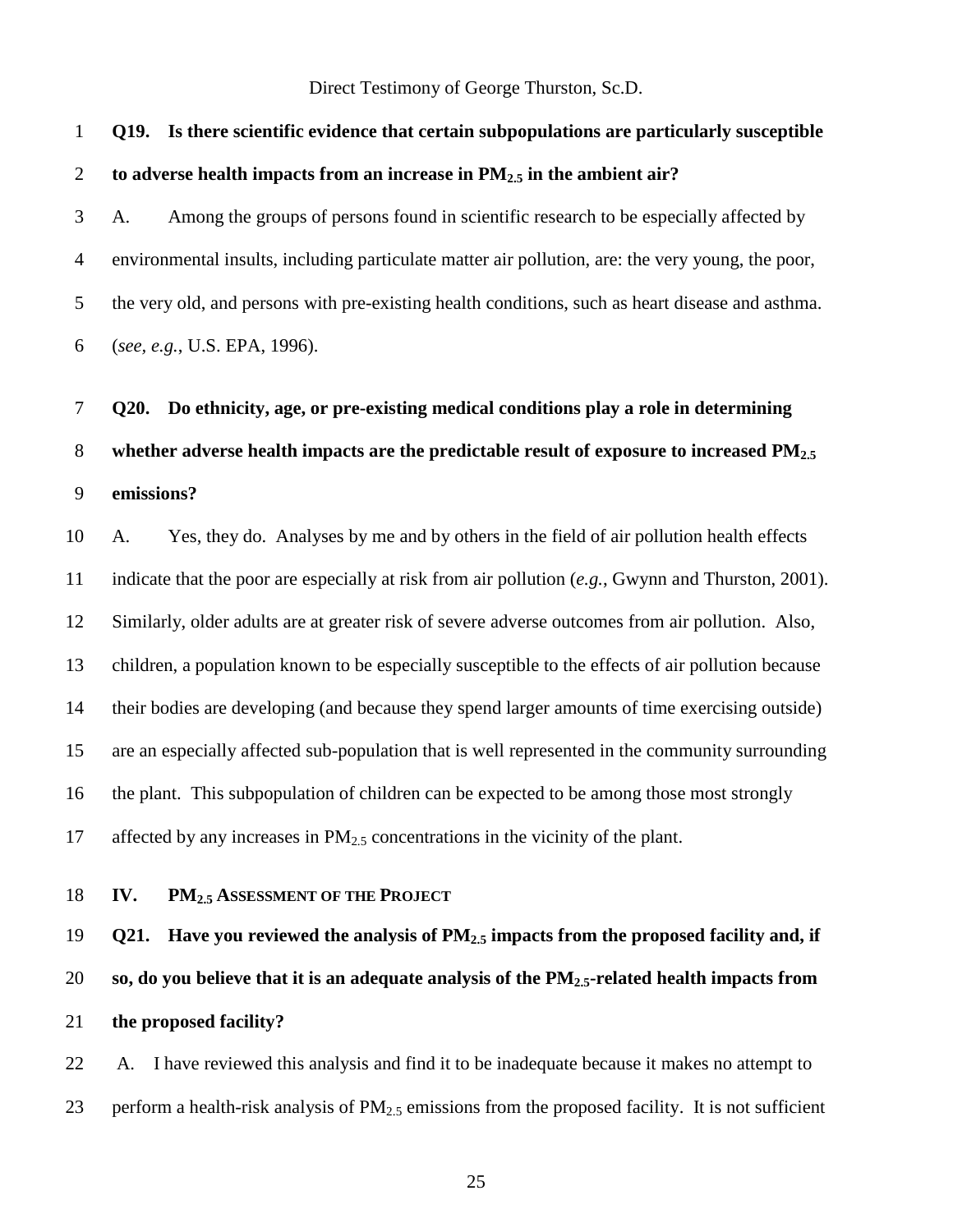to consider the pollution increments alone. It is necessary to do an assessment of the potential 2 health implications of the  $PM<sub>2.5</sub>$  impacts. Such an assessment would entail utilizing the 3 published risk factors for  $PM_{2.5}$  air pollution and applying them to the appropriate populations in order to derive the numbers of added incidences of adverse health effects (e.g., deaths, hospital admissions, emergency room visits, asthma symptom days, etc.), such as has been done by the 6 U.S. EPA in conducting its Regulatory Impact Analysis for the  $PM_{2.5}$  standards. While the 7 increases in risk from the addition of even small increments of  $PM_{2.5}$  might be relatively small across the city, when multiplied by the hundreds of thousands of New Orleans residents, they would add up quickly. This is exemplified in a recent publication in the journal SCIENCE that I co-authored, which presented estimates of the potential health benefits in New York City and other cities that would be achievable by reductions in ozone and particulate matter air pollution associated with implementing measures to reduce "greenhouse gas" emissions from fossil fuel combustion, as shown below.

<span id="page-28-0"></span>

Figure 9. Potential human health benefits from reductions in ozone and particulate matter air

<sup>16</sup> pollution associated with implementing GHG mitigation measures (2001 –2020). (CVD=

cardiovascular disease) (Cifuentes et al., 2001).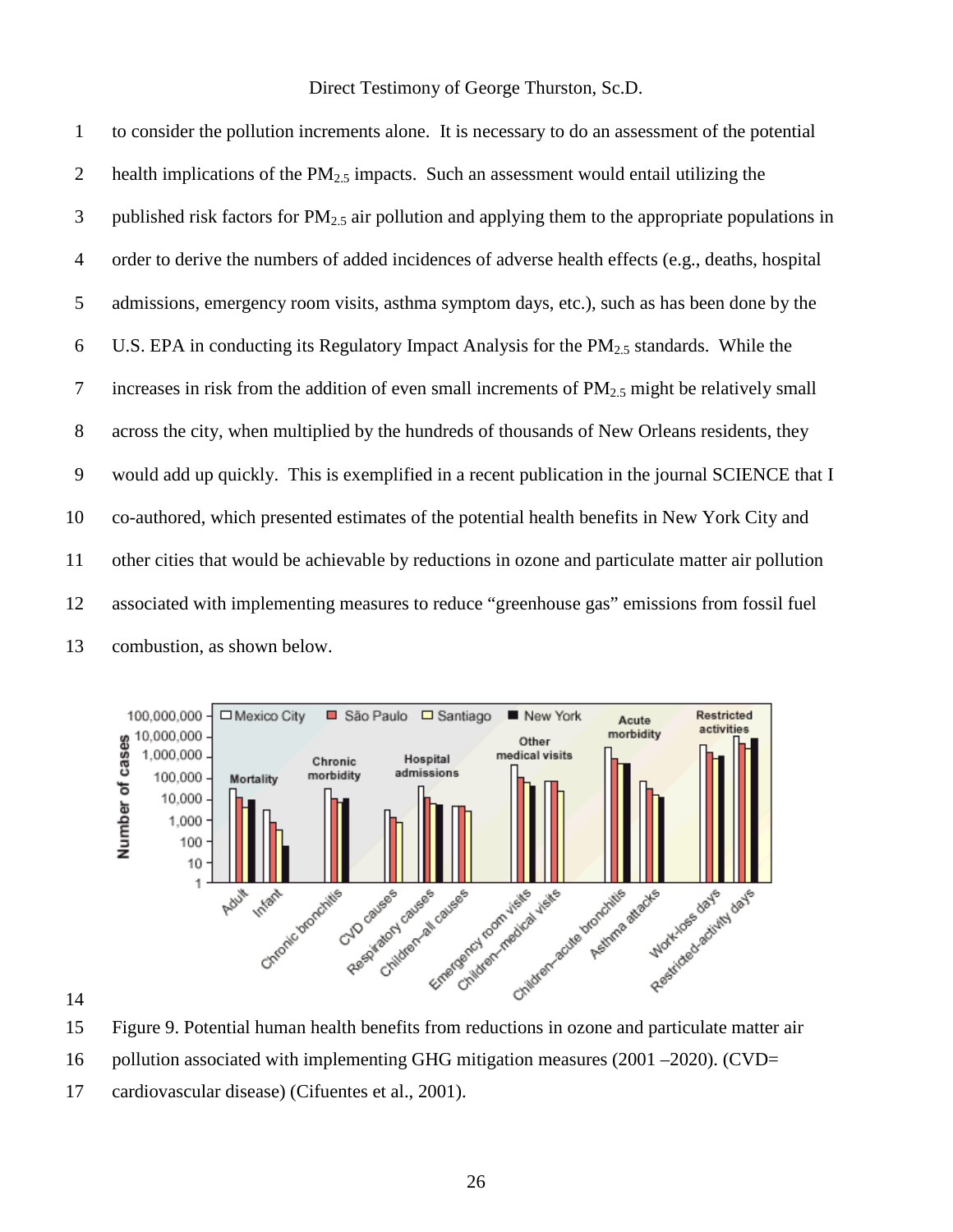# **Q22. Do you find it reasonable to assume that nearby residents will be exposed to these emissions even while inside their homes?**

 A. Yes, outdoor air pollution, and especially fine particle pollution, is known to infiltrate into buildings with high efficiency as exchanges between outdoor and indoor air occur (via transfer through windows, doors, ventilation systems, etc.). As the levels of air pollution in the air outside a building increase, the exposures of residents inside the building to PM of outdoor origins will therefore also rise.

#### **Q23. Wouldn't exposure to indoor sources of PM pollution be much greater than**

## **exposure to PM pollution coming indoors from outside sources?**

10 A. While other  $PM_{2.5}$  exposures, such as indoor air pollution, may have health effects, they 11 are independent of the impacts of increases of exposures to PM<sub>2.5</sub> of outdoor origins in general 12 and of the proposed plant in particular. If the levels of outdoor  $PM_{2.5}$  impinging the living areas 13 of residents increase, then it can be expected that their personal exposures to  $PM_{2.5}$  of outdoor origins, and their associated health risks, will rise proportionately.

# **Q24. Please discuss in more detail your critique of the supplemental conclusion and**

# **analysis with respect to the PM2.5 impacts from the proposed facility.**

 A. I disagree with the statement in the NOPS application Supplement that: "in no case, will the emissions cause air quality to exceed regulatory standards, which are protective of human health." This is the case because, as noted above, there are potentially significant adverse health effects experienced below the ambient standards, and because fossil fuel combustion particles to be exhausted into the atmosphere by this proposed plant are much more toxic than typical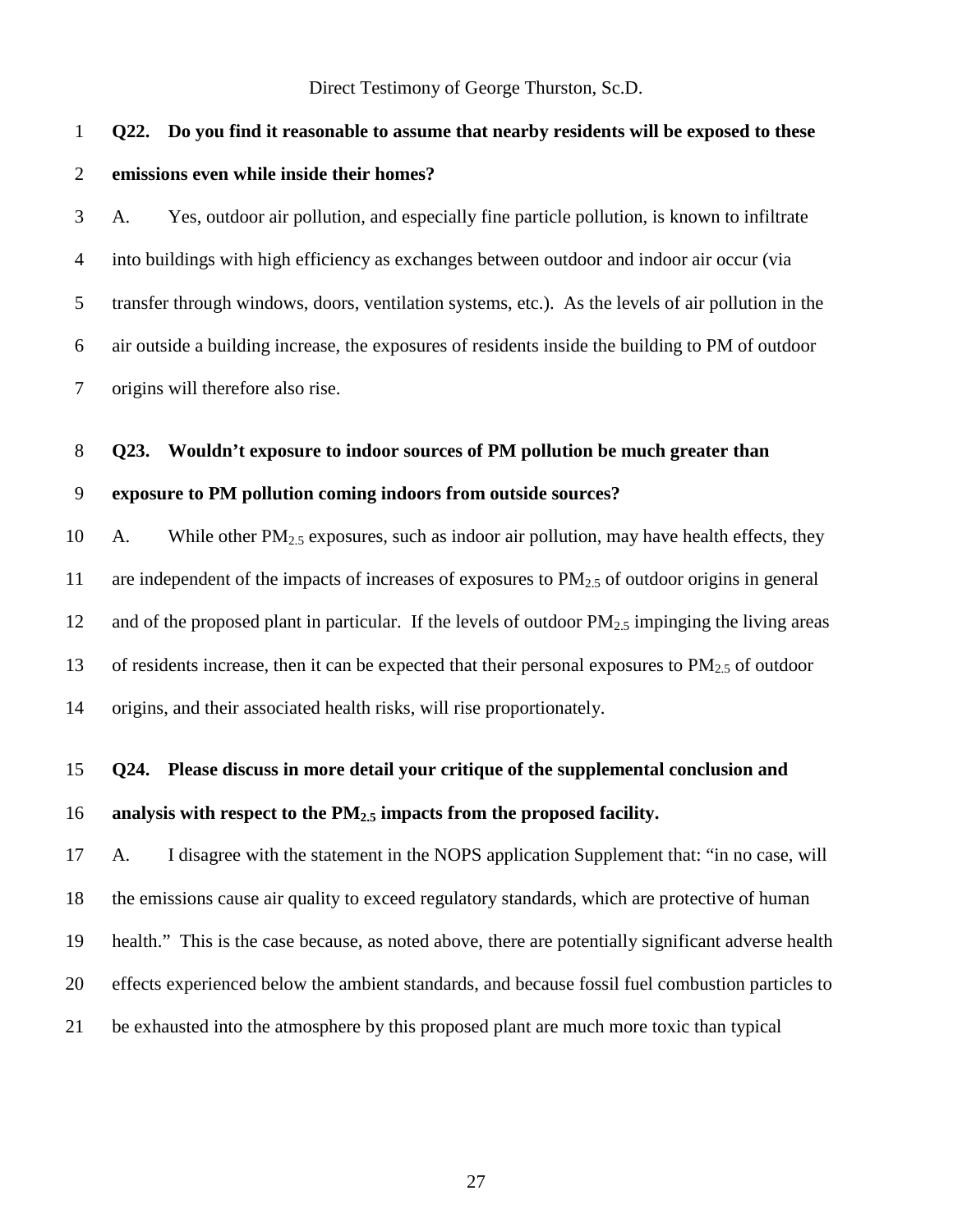1 particles. Thus, the present mass-based  $PM_{2.5}$  standards are not effective in protecting the public health from such ultrafine particle emissions that will be caused by the proposed NOPS.

 There are two known characteristics of natural gas-fired power plant particles that make them likely to have especially strong health effects, on a per-pound basis, than most ambient PM<sub>2.5</sub>. First, they have a higher percentage of ultrafine particles, as compared with other fossil fuel options (see Figure 10). These ultrafine particles have very high surface areas, relative to other fossil fuel emissions, and penetrate deep into the lungs when breathed. Second, they, like other fossil fuel combustion particles, contain a high percentage of toxic transition metals. These characteristics tend to increase the dose and toxicity of gas-fired power plant particles, relative to most other ambient particles.



**Cumulative Mass Distribution** 

<span id="page-30-0"></span>Figure 10. Comparison of Particle Mass Size Distribution for Natural Gas vs. Oil Combustion

Emissions. Source: Environmental Protection Agency, "Compilation of Air Pollutant Emission

Factors, Volume 1: Stationary Point and Area Sources. Fifth Edition," AP-42. Table 1.3-4 (9/98),

Table 3.1-1 (10/96).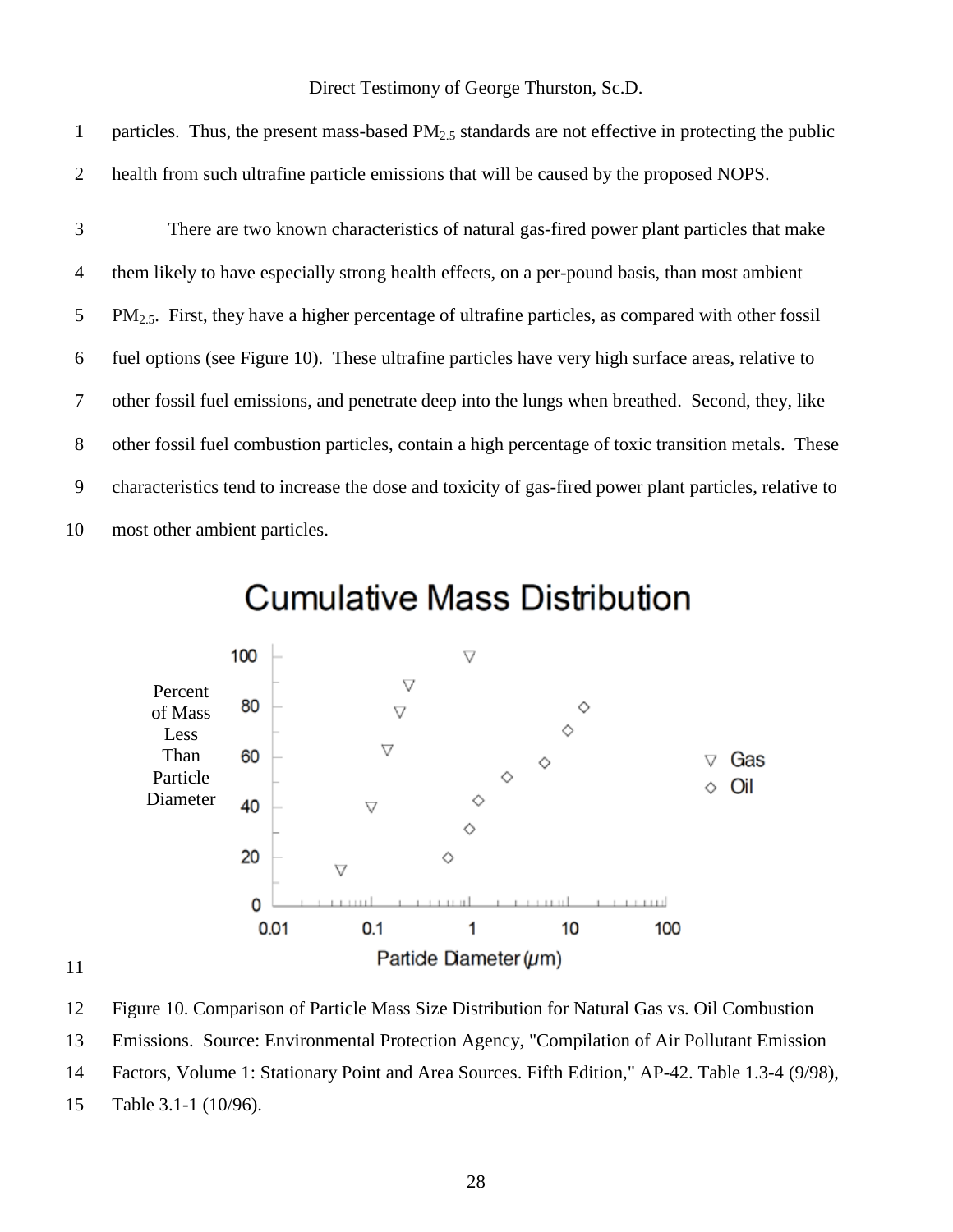| $\mathbf{1}$   | Furthermore, the likely co-presence of strongly acidic vapor in the NOPS emissions will               |
|----------------|-------------------------------------------------------------------------------------------------------|
| $\overline{2}$ | tend to further enhance the bio-availability, and hence the toxicity, of the metals that are present. |
| $\mathfrak{Z}$ | Sulfuric acid is the most strongly acidic form, with a pH of less than 1 at 50% relative humidity     |
| $\overline{4}$ | (RH), and ammonium bisulfate is also very strongly acidic, with a pH of 1-2 at 50% RH, while          |
| 5              | ammonium sulfate is only weakly acidic, with a pH of 5-6 (vs. a pH of 7.0 for completely neutral      |
| 6              | conditions) (NRC, 1978). Although the applicant has provided no data indicating the breakdown         |
| $\tau$         | of ammonia sulfates in its proposed plant's emissions, the plant emissions can be expected to be      |
| $8\,$          | in a strongly acidic, and therefore more toxic, form. The potential toxicity of exposure to these     |
| 9              | gas-fired power plant metals cannot be dismissed, even at very low $PM_{2.5}$ mass levels.            |
| 10             | Thus, the potential health effects of $PM_{2.5}$ emissions from the new plant cannot be               |
| 11             | dismissed. Because of their high ultrafine fraction, their composition, and the likely co-presence    |
| 12             | of acidic vapors, they potentially could be more toxic than other forms of particulate matter.        |
| 13             | Do studies using laboratory animals and humans support the conclusion that<br>Q25.                    |
| 14             | ambient or moderately elevated concentrations of soluble sulfates or nitrates harm health?            |
| 15             | Yes. Some controlled animal exposures of air pollution have shown adverse effects at<br>A.            |
| 16             | $PM_{2.5}$ at levels close to ambient levels. Recent animal experiments by Godleski and co-workers    |
| 17             | at Harvard indicate that exposures to elevated concentrations of ambient particulate matter can       |
| 18             | result in cardiac-related problems in animals (Godleski et al., 1996; Godleski, 2000). The most       |
| 19             | biologically and clinically significant finding was that in dogs with induced coronary occlusion,     |
| 20             | particles affected one of the major ECG signs of myocardial ischemia in humans, known as              |
| 21             | elevation of the ST segment. Consistent cardiac effects at the biological level have also been        |
| 22             | found in human epidemiological studies, as well. For example, Pope et al. (1999) and Gold et al.      |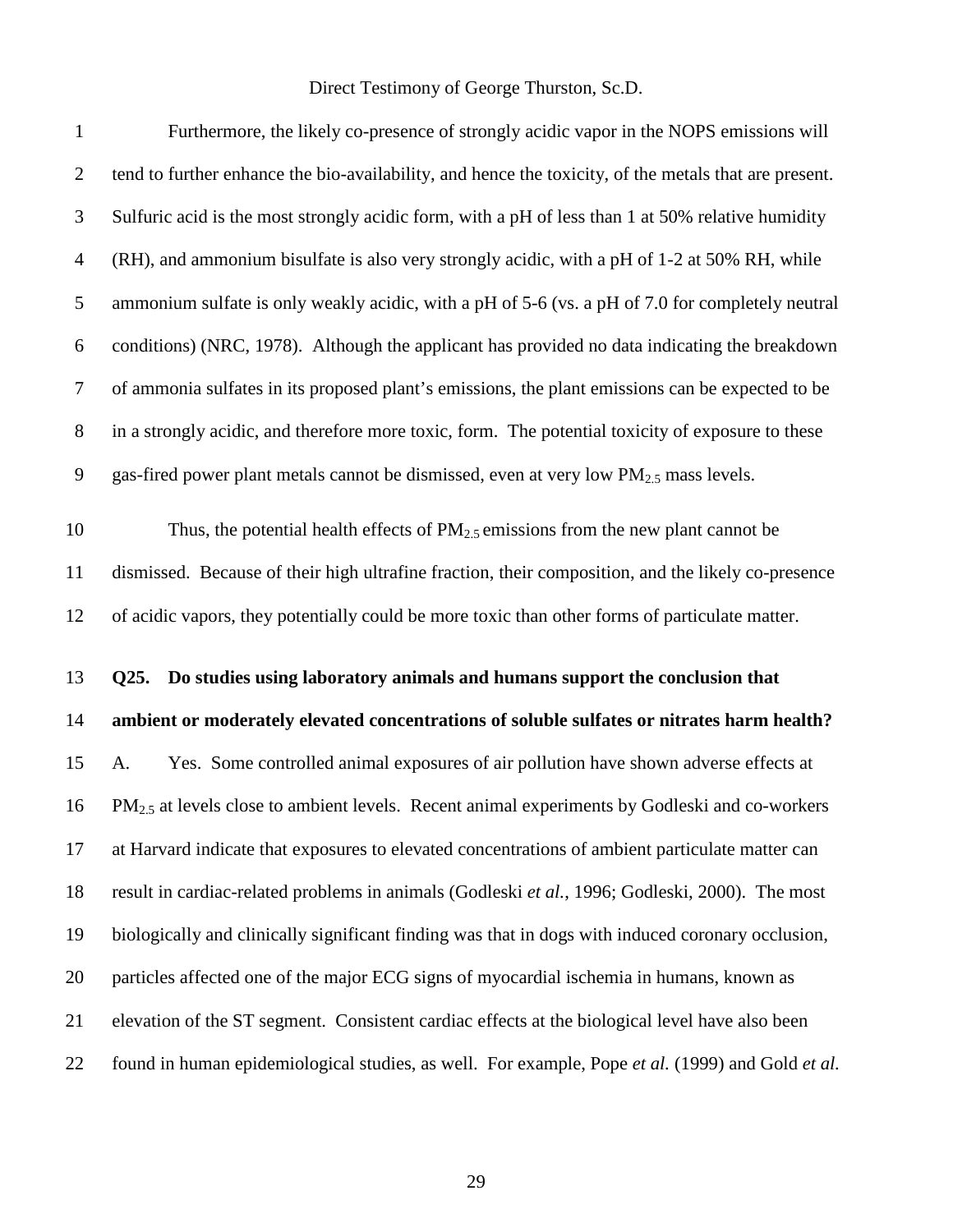(2000) report that PM exposure is associated with changes in human heart rate variability,

 confirming that biological changes do occur in heart function as a result of PM exposure. **Q26. Is particulate matter emitted by power plants toxic, regardless of which fossil fuel is burned?**  A: Particles from the combustion of different fossil fuels generally have shared characteristics. Fossil fuels have all undergone a similar process—they have a similar derivation, they have been underground and compressed, and they are combusted in relatively similar ways. Also, fossil fuel emissions consist of very tiny particles that have large surface areas available to interact with the lung. And the particles have toxic transition metals in them. Second, because fossil fuel particles, especially those near a power plant, are freshly combusted, they have more active sites on them. Work by Oberdorster *et al.* (1995) has shown 12 PM concentrations at ambient levels,  $60 \mu g/m^3$  and less, cause mortality in healthy rats. And then they found the aging of those fumes with aggregation of the ultrafine particles significantly decreased their toxicity. Thus, fresher, recently emitted, particles, such as those breathed by persons living near a power plant, are more toxic.

 **Q27. The applicant claims (Entergy Supplemental Testimony, Nov. 18, 2016) that "the emissions from the proposed NOPS will result from combustion of clean burning natural gas; in no case, will the emissions cause air quality to exceed regulatory standards, which are protective of human health and the environment." Do you agree?**

 A. No. As discussed above, even the U.S. EPA acknowledges that there are health effects from air pollution at levels below the prevailing ambient standards, so any addition to the local air pollution will have a proportionate addition to the risk of adverse health effects from that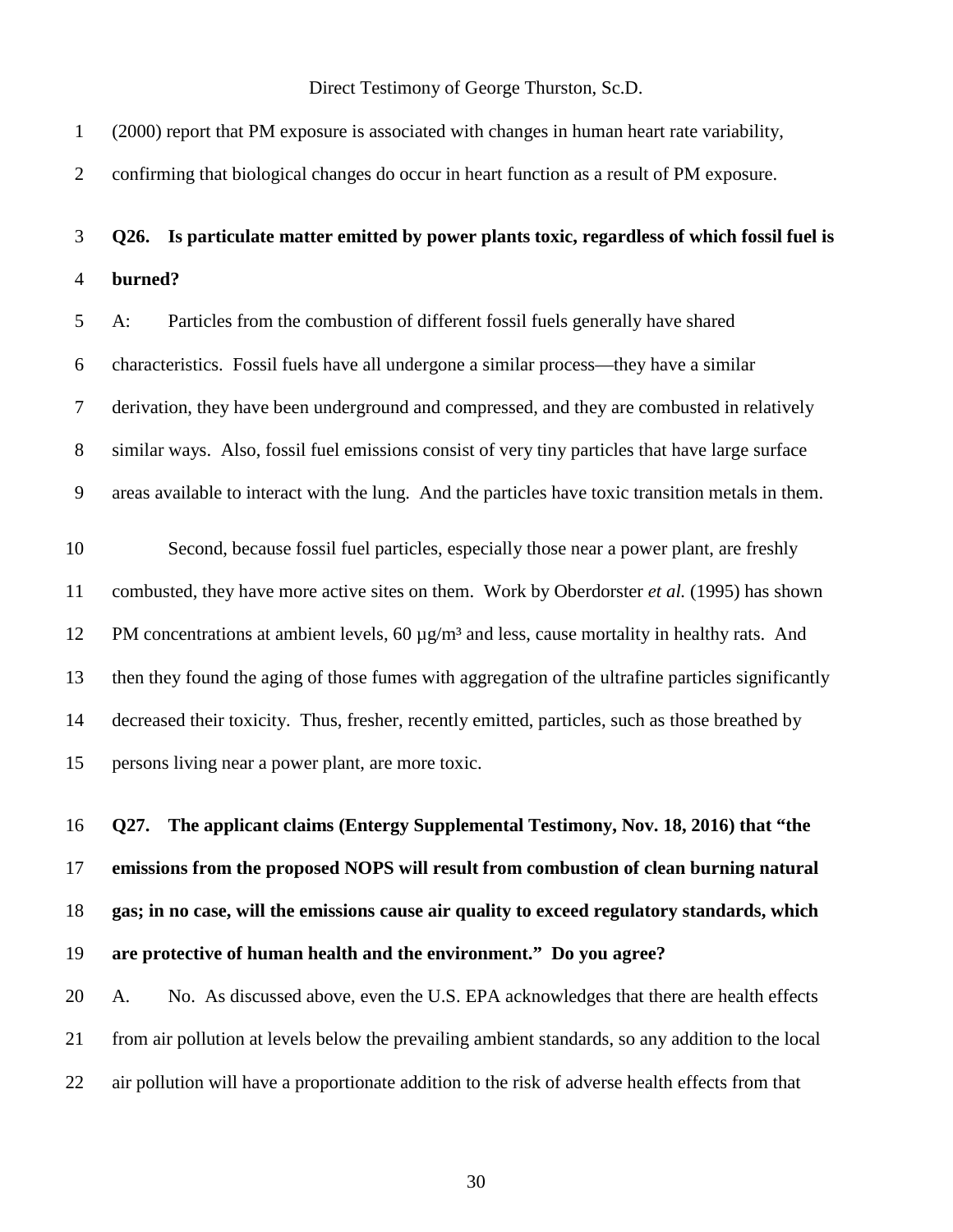

# **Q29. Are the startup/shutdown operations an important factor in assessing the potential adverse health impacts of the proposed power plant?**

 A. Yes, because of the expected "peaking" use of this plant, ENOI (in the Information 18 Package 4, dated July 22, 2016)<sup>[5](#page-33-2)</sup> reports a potential/expected total of 500 startup/shutdowns in a year (TABLE D-2D: StartUp/Shutdown Emissions Summary Table), which is many more than would be associated with a base power generating plant in the same time period. Thus, this

<span id="page-33-0"></span><sup>&</sup>lt;sup>3</sup> Attached herein as Exhibit GT-2.

<span id="page-33-1"></span>*See* Ex. GT-3.

<span id="page-33-2"></span>*See id*.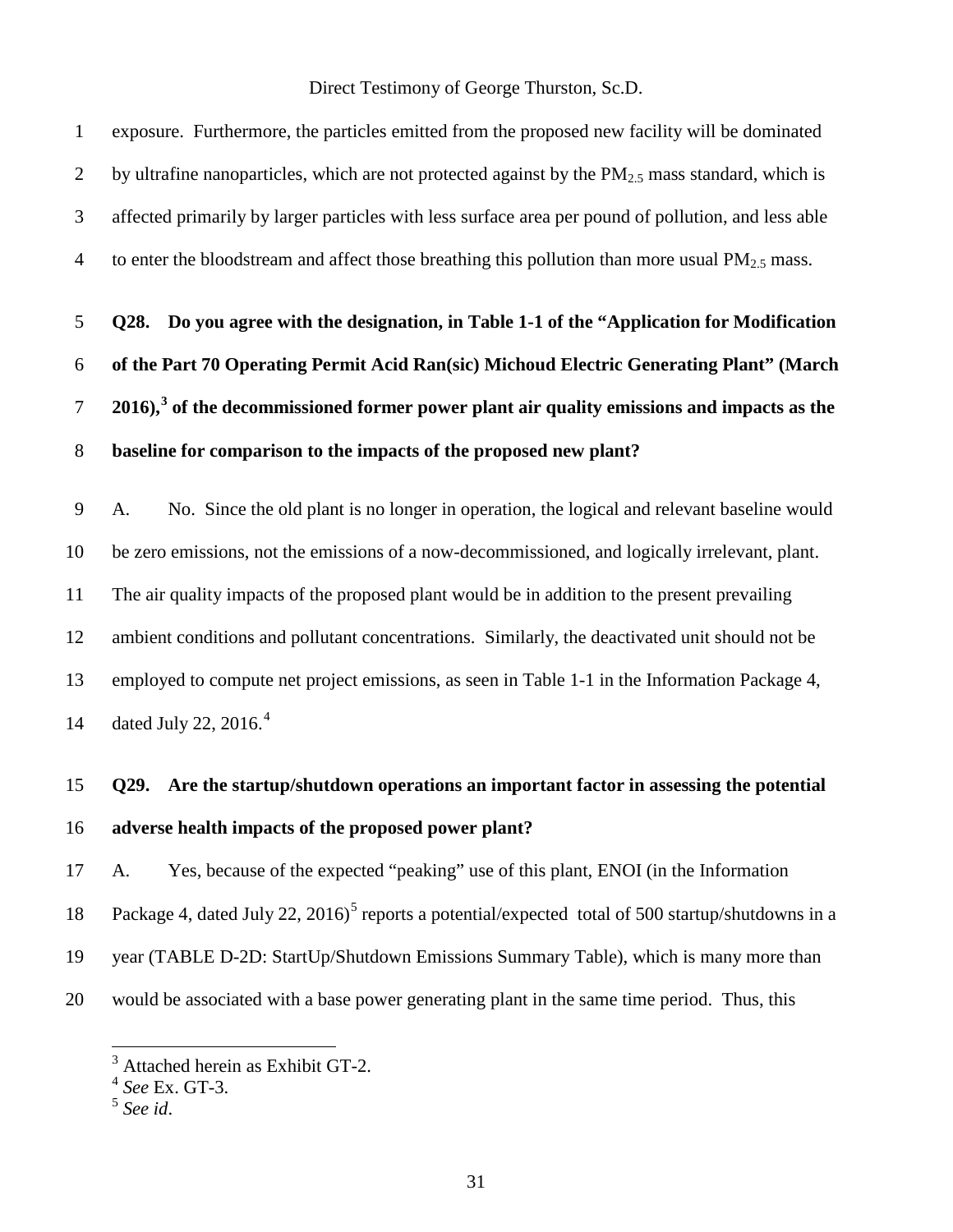| $\mathbf{1}$   | would be a very prevalent case, and the extreme increases in Volatile Organic Compounds and in         |
|----------------|--------------------------------------------------------------------------------------------------------|
| $\overline{2}$ | carbon monoxide emissions predicted in Tables D-2B and D-2D (versus Normal Operations                  |
| 3              | emissions) are of concern, due to their frequent occurrence throughout the year during the             |
| $\overline{4}$ | startups/shutdowns at this proposed plant.                                                             |
| 5              | Q30. Do you agree that with the application's Technical Report (November 16, 2016, pg.                 |
| 6              | 16) that an impact comparison of this plant's emissions to those of a hypothetical                     |
| $\tau$         | residential outdoor gathering beside a 2-kW home generator facility is a useful or                     |
| 8              | appropriate comparison?                                                                                |
| 9              | No. These are very different and incomparable situations in that the power plant being<br>A.           |
| 10             | proposed is being operated by a business for their profits, so the benefits of its operation all go to |
| 11             | the business, while the impacts of the resulting air pollution fall on the nearby residents who do     |
| 12             | not share in the proceeds. In contrast, the residential generator's operation would be by a            |
| 13             | property owner for their own use, and therefore they would be taking the pollution risks for their     |
| 14             | own personal benefit. Thus, a much more stringent environmental impact standard must apply to          |
| 15             | the power plant operation, since the adversely affected parties get no direct benefit. In addition,    |
| 16             | if you ever heard one of these residential generators in operation, you would know that they are       |
| 17             | so loud that no one would ever gather beside one of them even briefly, while the power plant will      |
| 18             | operate year-round, so it is both an impractical and an inappropriate example, irrelevant to this      |
| 19             | situation.                                                                                             |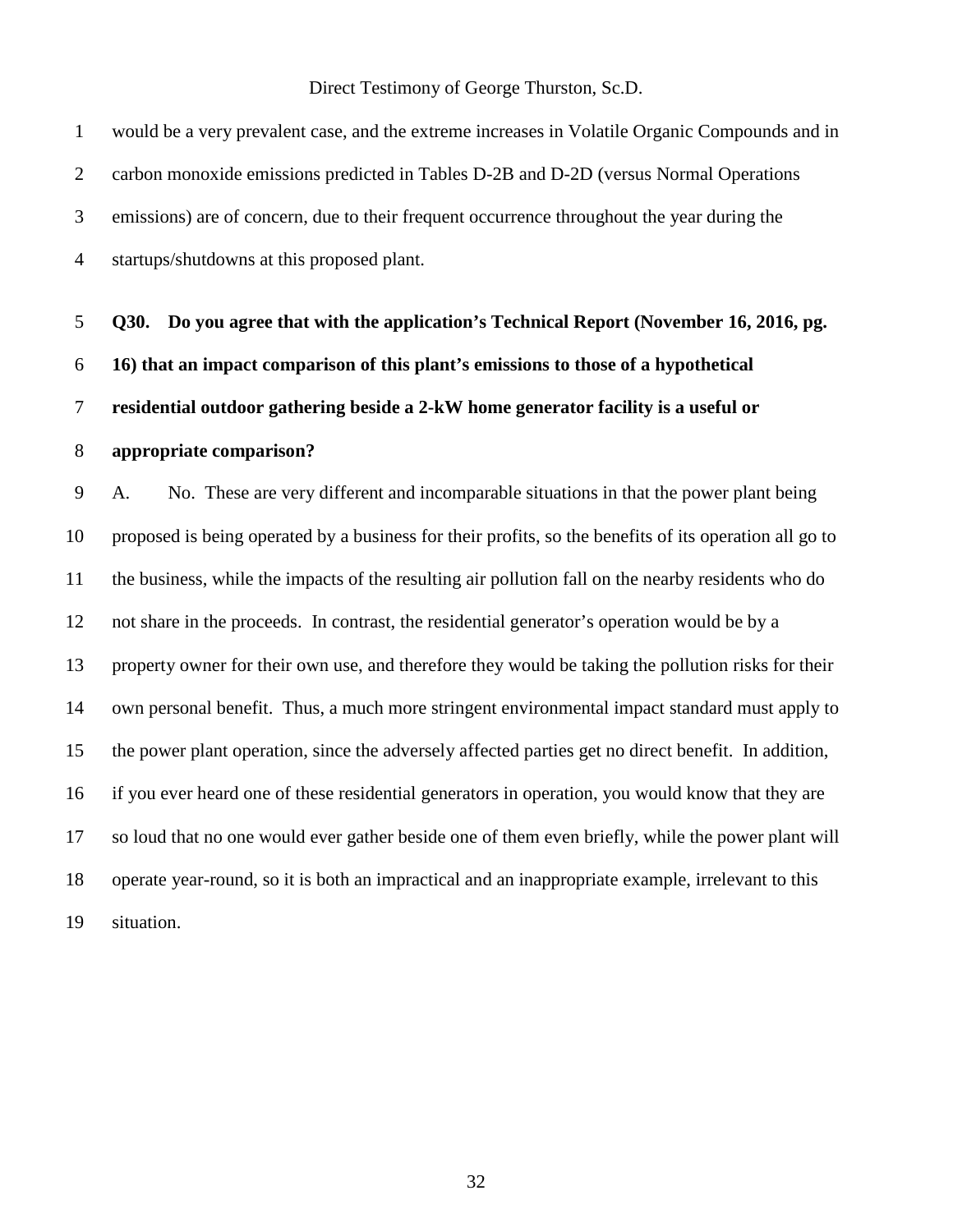# **Q31. What are your final conclusions in regard to the expected health impacts of**

# **increased PM2.5 emissions from the proposed facility?**

3 A. Additional emissions from the proposed facility will add to the existing levels of  $PM_{2.5}$  in the vicinity of the plant, and, because no threshold of air pollution effects has yet been found, 5 any incremental  $PM<sub>2.5</sub>$  exposures add an incremental adverse health risk to nearby residents from power plant air pollution. Also, the fact that an increased population risk of health effects constitutes an individual adverse health effect has been confirmed by the American Thoracic Society (American Thoracic Society, What constitutes an adverse health effect of air pollution? Official statement of the American Thoracic Society (2000). Therefore, any action that increases 10 the ambient concentration of  $PM<sub>2.5</sub>$  in this area will have an adverse impact on human health in the exposed population. These incremental health effects risks would in no way be mitigated or negated by other respiratory health effects risks, such as indoor air pollution exposures, which would represent independent health risks of their own. I therefore conclude that, to the extent 14 that the proposed facility will emit additional levels of  $PM_{2,5}$ , it will cause an increase in the risk of adverse health effects among those who breathe that pollution, and especially for those who live within the most affected areas immediately surrounding the plant.

### **Q32. Does this conclude your testimony?**

A. Yes.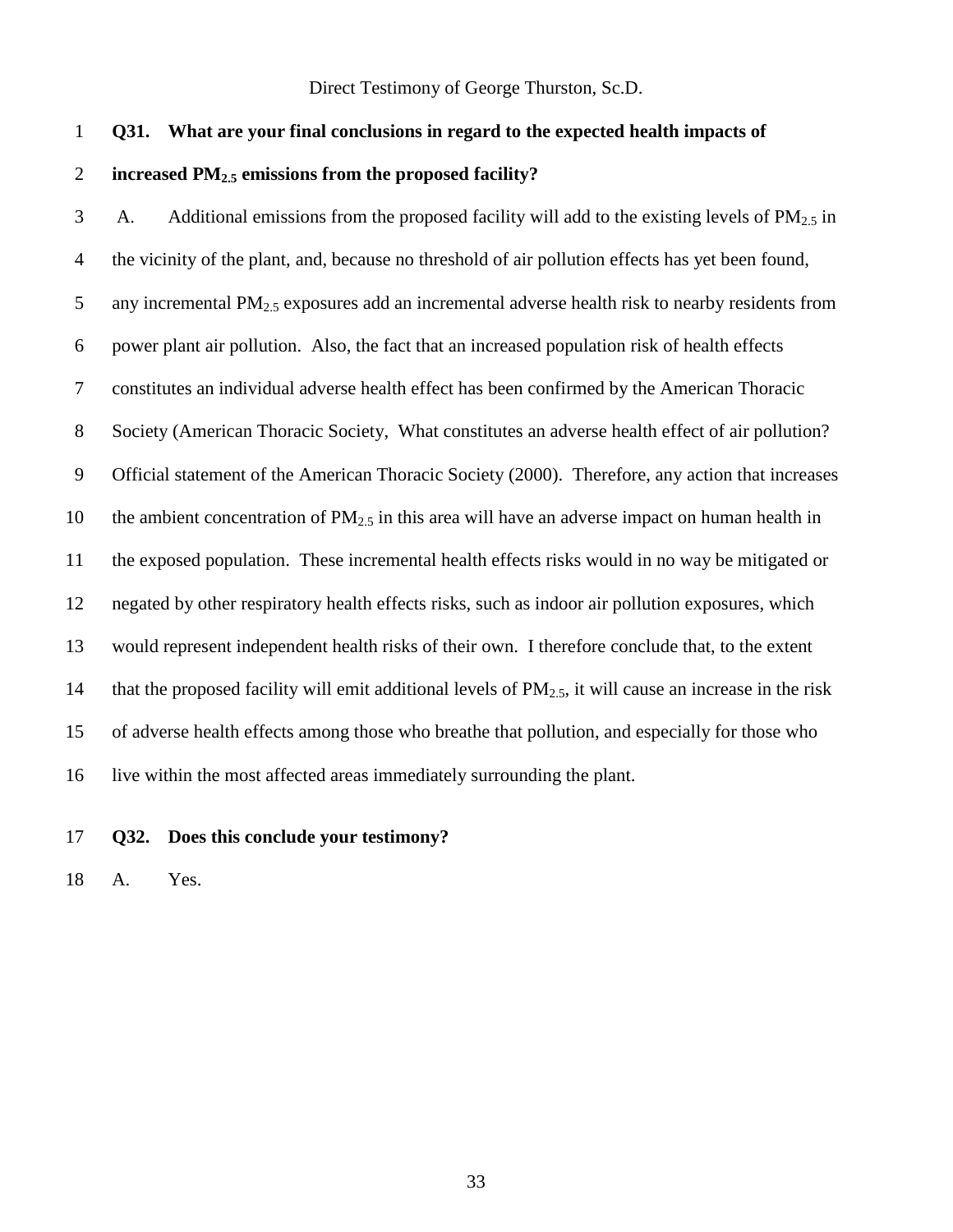### **LITERATURE CITED**

American Thoracic Society. What constitutes an adverse health effect of air pollution? Official statement of the American Thoracic Society. Am J Respir Crit Care Med. 2000 Feb;161(2 Pt 1):665-73.

American Thoracic Society, Guidelines as to what constitutes an adverse respiratory health effect, with special reference to epidemiological studies of air pollution. Am Rev Respir Dis. 1985 Apr;131(4):666-8.

Brunekreef, B. (1997) Air pollution and life expectancy: is there a relation? Occup. Environ. Med. 54: 781-784.

Burnett, R. T.; Dales, R. E.; Raizenne, M. E.; Krewski, D.; Summers, P. W.; Roberts, G. R.; Raad-Young, M.; Dann, T. F., and; Brook, J. (1994). Effect of low ambient levels of ozone and sulfates on the frequency of respiratory admissions to Ontario hospitals. Environ. Res. 65: 172-194.

Carter-Polkras O,. and Gergen P, Reported Asthma among Puerto Rican, Mexican-American, and Cuban Children, 1982 through 1984. Am. J. of Public Health. 1993;83:58-582

Cifuentes L, Borja-Aburto VH, Gouveia N, Thurston G, Davis DL. Climate change. Hidden health benefits of greenhouse gas mitigation. *Science*. 2001 Aug 17;293(5533):1257-9.

Chen, L.C.; Lam, H.F.; Kim, E.J.; Guty, J.; Amdur, M.O. (1990). Pulmonary effects of ultrafine coal fly ash inhaled by guinea pigs. J. Toxicol. Environ. Hlth. 29: 169-184.

Costa DL, Dreher KL. Bioavailable Transition Metals in Particulate Matter MediateCardiopulmonary Injury in Healthy and Compromised AnimalModels. Environ Health Perspect. 1997 Sep;105S(Suppl 5):1053-60.

Dockery DW, Pope CA 3rd, Xu X, Spengler JD, Ware JH, Fay ME, Ferris BG Jr, Speizer FE. An association between air pollution and mortality in six U.S. cities. N Engl J Med. 1993 Dec 9;329(24):1753-9.

Dreher KL, Jaskot RH, Lehmann JR, Richards JH, McGee JK, Ghio AJ, Costa DL. Soluble transition metals mediate residual oil fly ash induced acute lung injury. J Toxicol Environ Health. 1997 Feb 21;50(3):285-305.

Federal Register, July 18, 1997, Vol.62, No.138, pg.38655.

Godleski, J.J.; Sioutas, C.; Katler, M.; Catalano, P.; and Koutrakis, P. (1996) Death from inhalation of concentrated ambient air particles in animal models of pulmonary disease. Proceedings of the Second Colloquium on Particulate Air Pollution and Human Health, 4:136–143. May 1-3, 1996, Park City, Utah.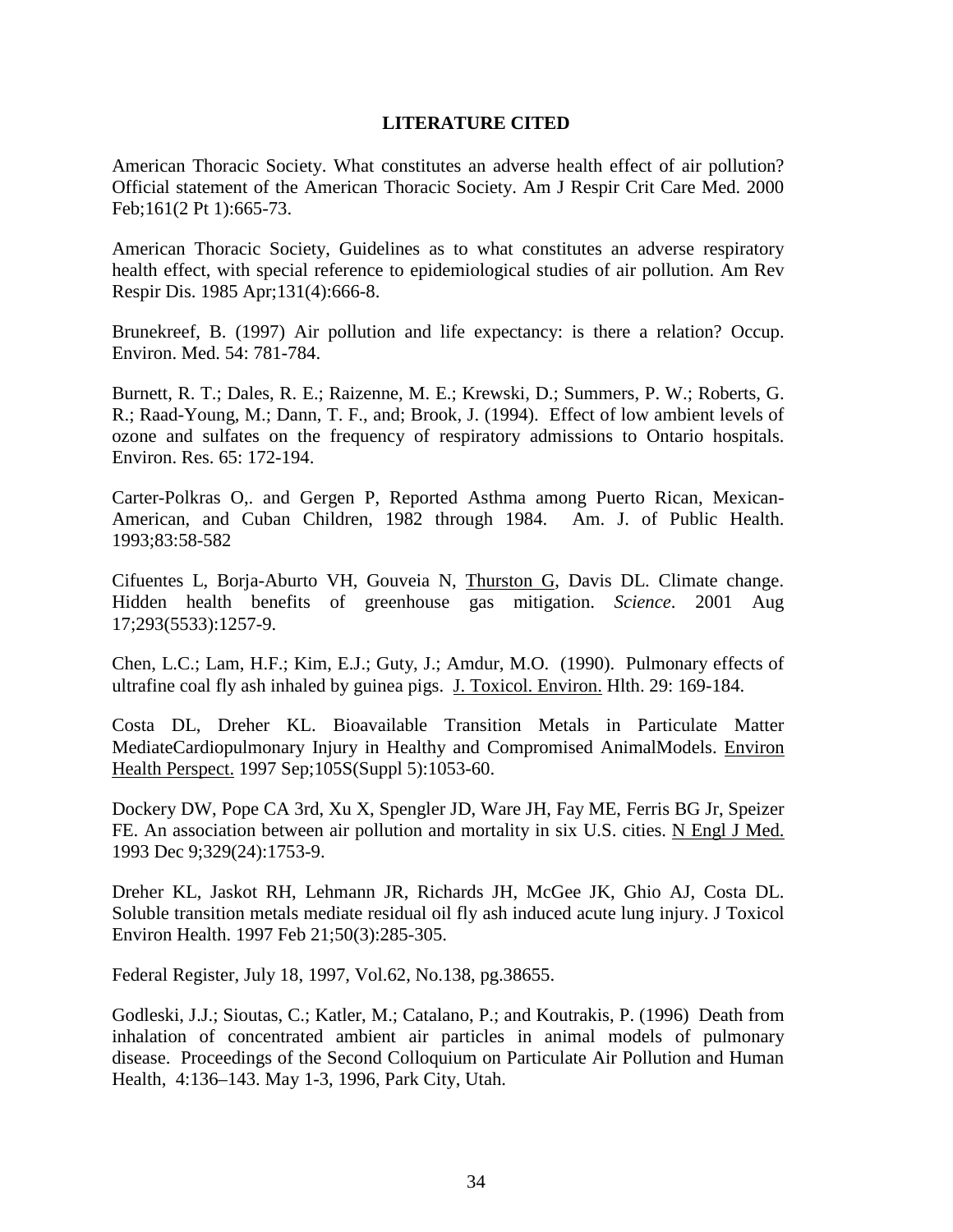Godleski, JJ. Mechanisms of Morbidity and Mortality from Exposure to Ambient Air Particles. Health effects Institute Research Report 91, 2000. Health Effects Institute. Cambridge, MA.

Gold DR, Litonjua A, Schwartz J, Lovett E, Larson A, Nearing B, Allen G, Verrier M, Cherry R, Verrier R. (2000) Ambient pollution and heart rate variability. Circulation. 2000 Mar 21;101(11):1267-73.

Gwynn, RC, Thurston, GD. (2001) The Burden of Air Pollution: Impacts in Racial Minorities. Environ. Health Perpect. 2001 Aug; 109(4): 501-6.

Health Effects Institute, Revised Analyses of Time-Series Studies of Air Pollution and Health, Revised Analyses of the National Morbidity, Mortality, and Air Pollution Study, Part II,Revised Analyses of Selected Time-Series Studies, Boston, MA, May 2003

Laden F, Neas LM, Dockery DW, Schwartz J. (2000) Association of fine particulate matter from different sources with daily mortality in six U.S. cities.. Environ Health Perspect. 2000 Oct;108(10):941-7.

Lay JC, Bennett WD, Ghio AJ, Bromberg PA, Costa DL, Kim CS, Koren HS, Devlin RB. (1999) Cellular and biochemical response of the human lung after intrapulmonary instillation of ferric oxide particles. Am J Respir Cell Mol Biol. 1999 Apr;20(4):631-42.

Ministry of Health of Great Britain, Report on Pub. Health and Med. Subjects: Mortality and Morbidity During the London Fog of December 1952 (Her Majesty's Stationary Off., London 1954).

Norris, G.; Young-Pong, S. N.; Koenig, J. Q.; Larson, T. V.; Shappard, L.; Stout, J. W. (1999) An association between fine particles and asthma emergency department visits for children in Seattle. Environ. Health Perspect. 107: 489-493.

Oberdörster G, Gelein RM, Ferin J, Weiss B. (1995). Association of particulate air pollution and acute mortality: involvement of ultrafine particles? Inhal Toxicol. 1995 Jan-Feb;7(1):111- 24.

Ozkaynak H, Thurston GD. (1987) Associations between 1980 U.S. mortality rates and alternative measures of airborne particle concentration. Risk Anal. 1987 Dec;7(4):449-61. Peters A, Dockery DW, Muller JE, Mittleman MA. Increased particulate air pollution and the triggering of myocardial infarction. Circulation. 2001 Jun 12;103(23):2810-5.

Peters A, Dockery DW, Muller JE, Mittleman MA. (2001). Increased particulate air pollution and the triggering of myocardial infarction. Circulation. 2001 Jun 12;103(23):2810-5

Pope CA 3rd, Thun MJ, Namboodiri MM, Dockery DW, Evans JS, Speizer FE, Heath CW Jr. (1995) Particulate air pollution as a predictor of mortality in a prospective study of U.S. adults. Am J Respir Crit Care Med. 1995 Mar; 151(3 Pt 1): 669-74.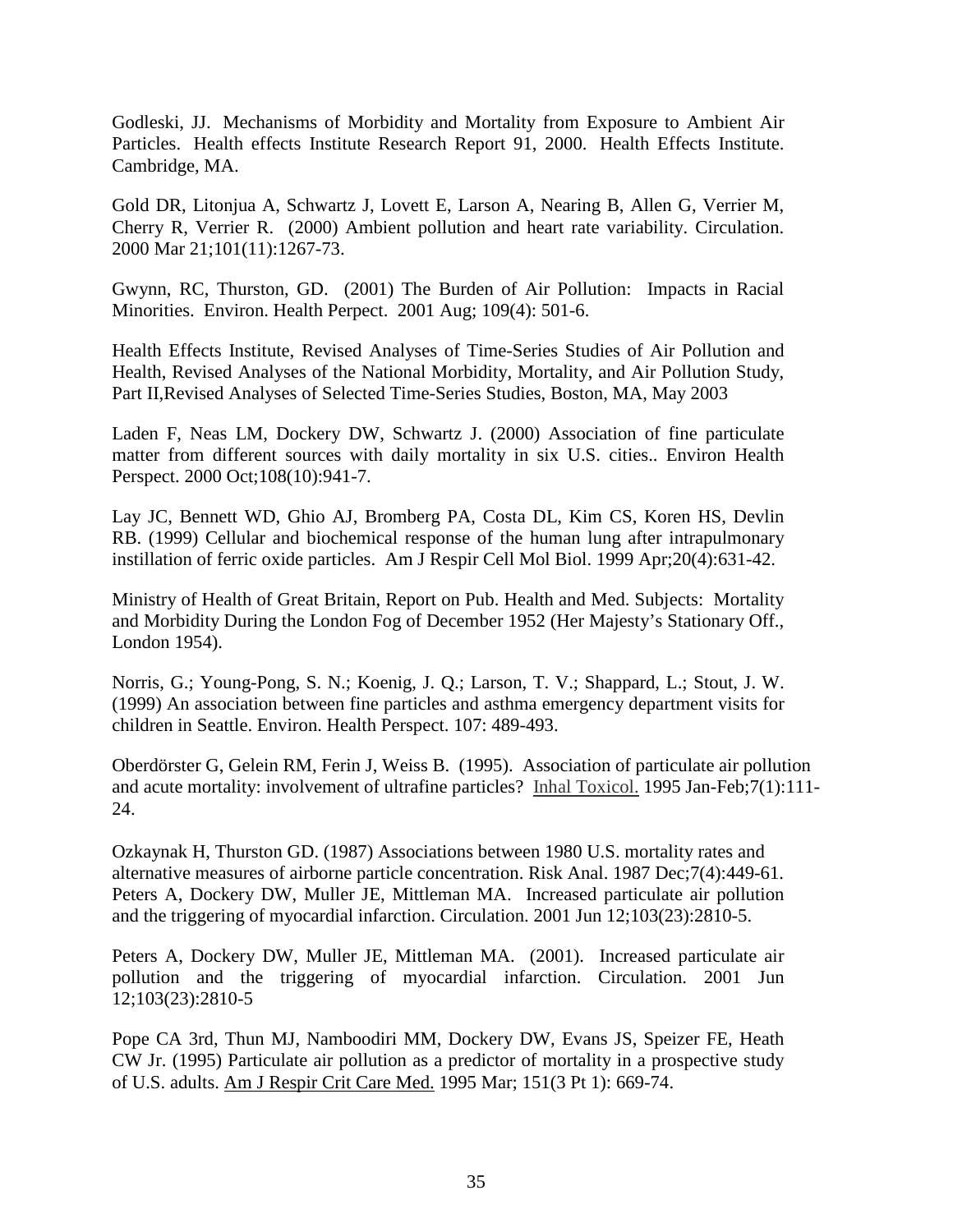Pope CA 3rd, Verrier RL, Lovett EG, Larson AC, Raizenne ME, Kanner RE, Schwartz J, Villegas GM, Gold DR, Dockery DW. (1999) Heart rate variability associated with particulate air pollution. Am Heart J. 1999 Nov;138(5 Pt 1):890-9.

Pope, C.A. III, Burnett, R.T., Thun, M.J., Calle, E.E., Krewski, D., Ito, K., and Thurston, G.D. (2002) Lung cancer, cardiopulmonary mortality and long-term exposure to fine particulate air pollution. J. Am. Med. Assoc. (JAMA) 287(9):1132-1141 (2002). PMID: 11879110.

Schwartz, J., 1997, Health effects of air pollution from traffic: ozone and particulate matter. *Health at the Crossroads: Transport Policy and Urban Health*, T. Fletcher and A.J. McMichael Eds., John Wiley and Sons Ltd., New York, NY

Thurston GD, Ito K, Kinney PL, Lippmann M. A multi-year study of air pollution and respiratory hospital admissions in three New York State metropolitan areas: results for 1988 and 1989 summers. J Expo Anal Environ Epidemiol. 1992 Oct-Dec;2(4):429-50.

Thurston GD, Lippmann M, Scott MB, Fine JM. (1997) Summertime haze air pollution and children with asthma. Am J Respir Crit Care Med. 1997 Feb;155(2):654-60.

Thurston GD, Burnett RT, Turner MC, Shi Y, Krewski D, Lall R, Ito K, Jerrett M, Gapstur SM, Diver WR, Pope CA. Ischemic Heart Disease Mortality and Long-Term Exposure to Source-Related Components of U.S. Fine Particle Air Pollution. Environ Health Perspect. 2016 Jun;124(6):785-94. doi: 10.1289/ehp.1509777. Epub 2015 Dec 2

Thurston GD, Burnett RT, Turner MC, Shi Y. et al. (2016) Ischemic heart disease mortality and long-term exposure to source-related components of US fine particle air pollution. Environmental Health Perspectives. 2016;124(6):785.

Veronesi B, Carter JD, Devlin RB, Simon SA, Oortgiesen M. (1999) Neuropeptides and capsaicin stimulate the release of inflammatory cytokines in a human bronchial epithelial cell line. Neuropeptides. 1999 Dec; 33(6):447-56.

U.S. EPA. (1996). Review of the National Ambient Air Quality Standard for Particulate Matter: Policy Assessment of Scientific and Technical Information. OAQPS Staff Paper. EPA 452/P-95/001aF, Office of Research and Development, Washington, DC. April, 1996.

U.S. EPA. (2001). Air Quality Criteria for Particulate Matter, Second External Review Draft, 2001. EPA 600/P-99/002aB, Office of Research and Development, Washington, DC. March, 2001.

U.S. Environmental Protection Agency (2009): Integrated Science Assessment for Particulate Matter (Final Report), Washington, DC, EPA/600/R-08/139F, at 2-10, 2-11 (emphasis in original), available at:

<http://cfpub.epa.gov/ncea/cfm/recordisplay.cfm?deid=216546>